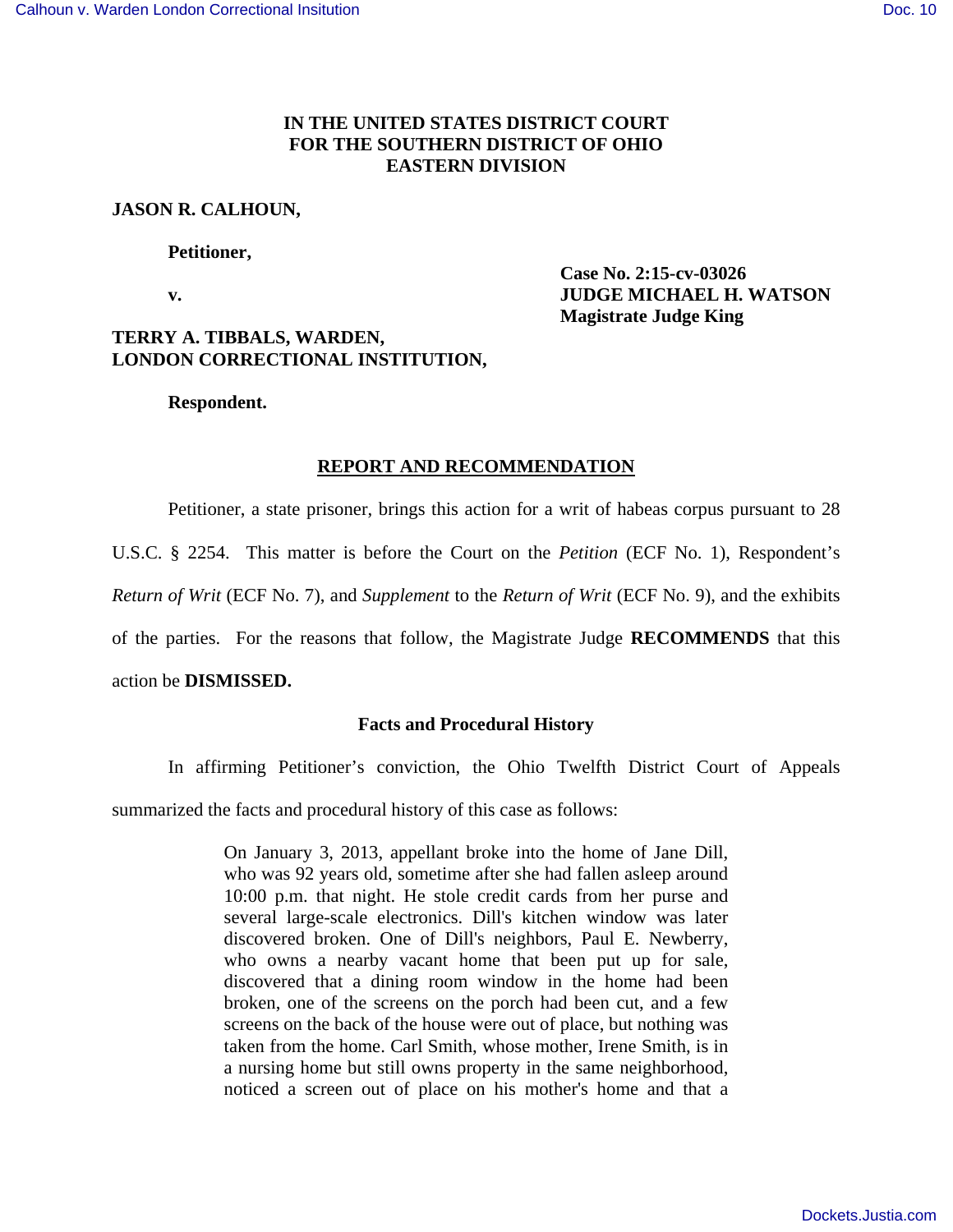window had been "knocked out in the house." Carl also found splatters of blood all around his mother's house and saw that someone had gone through a jewelry box that was in the house, opening its drawers and upending its contents, and had left other personal effects out of place.

At approximately 12:30 a.m. on January 4, 2013, a Murphy USA gas station clerk, Kaley Dunham, sold two cartons of cigarettes to a man who was later determined to be appellant. Appellant paid for the cigarettes with a credit card that belonged to Jane Dill.

Appellant initially signed his name "Jason Calhoun" on the credit card transaction slip. However, he requested the credit card slip back, scratched out his signature, "Jason Calhoun," and then scribbled something illegible under his scratched-out signature. Dunham saw appellant leave with two women in a taxi.

Shortly thereafter, appellant and the two women entered a WalMart that was near the Murphy USA gas station. A WalMart night-time cashier, Alexandria Harter, saw appellant and the two women use a credit card to make a "test purchase" of three Pepsis to "clear the card to see if it would work." Harter observed appellant and the two women as they looked through the store. At one point, they came up to Harter and asked for help in the jewelry department, and Harter sent one of her fellow employees to help them. Appellant and the two women went to the electronics department, and then walked up to the checkout register, with a Galaxy tablet, several different pieces of jewelry and three cell phones. Harter rang up the items that appellant and the two women sought to purchase, which totaled approximately \$1,600. Appellant handed Harter a credit card to pay the \$1,600 bill. Harter took the credit cart and charged the \$1,600 bill to it, using the store's computerized checkout register, and \$1,600 was debited to the credit card. At the same time, however, the computerized checkout register prompted Harter to check the customer's I.D. When Harter asked appellant to see the credit card and his I.D., she noticed that the name on the credit card was "Jane Dill" while the name on appellant's I.D. was "Jason Calhoun." Harter then summoned the store's manager, Alana Bryant.

When Bryant came to the checkout register, appellant explained to her that the credit card belonged to his mother and that he had permission to use it to buy Christmas presents for himself and his friends who were with him. Bryant told appellant that he could not use the credit card because the name on the I.D. he provided did not match the name on the credit card. Bryant made appellant take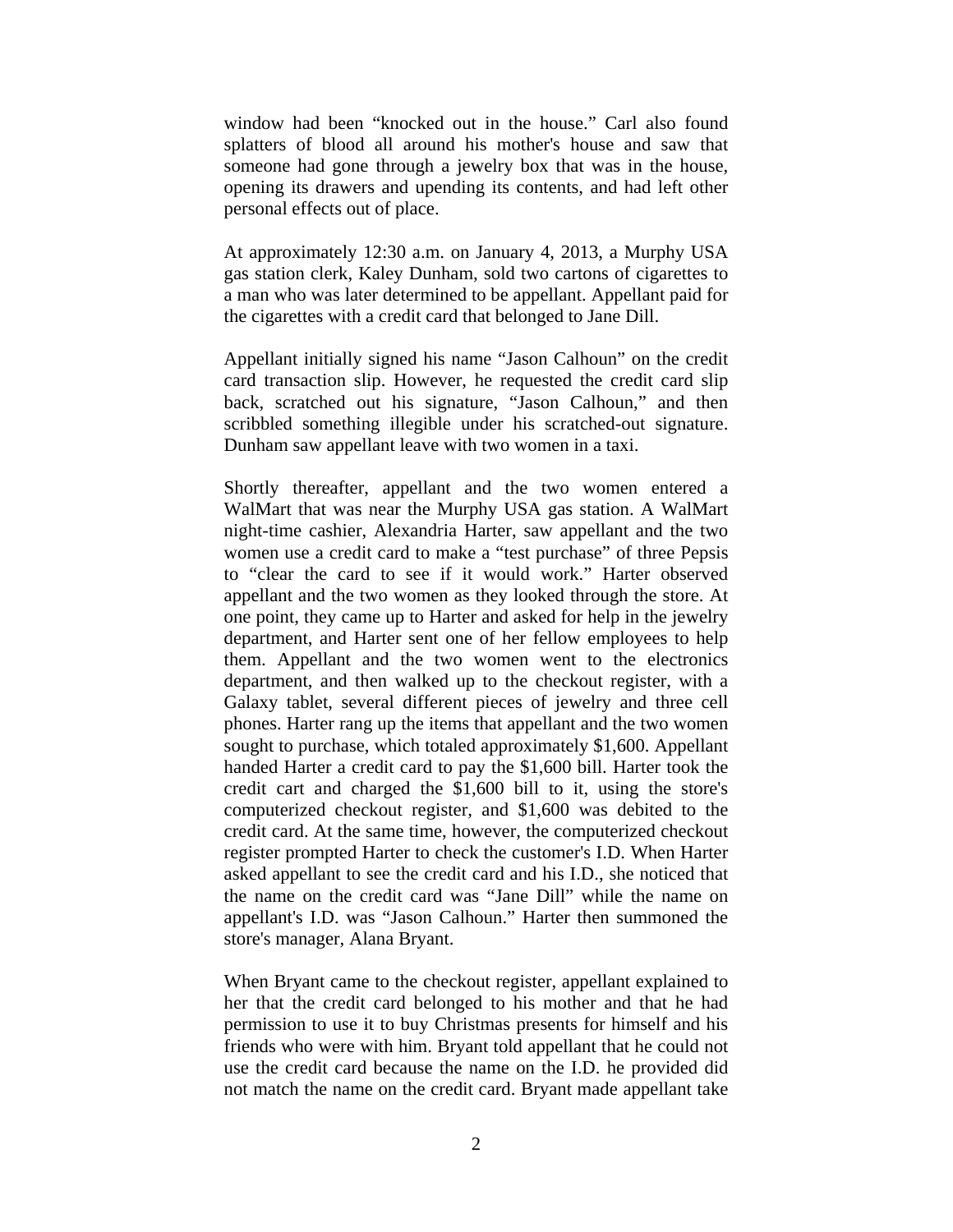the items to the store's service desk. She escorted him and the two women with him to the store's customer service area to ring back the items. When they got there, Bryant refunded all the money to the credit card that had been debited to it as a result of appellant's use of it. After refunding the money to the credit card, Bryant stepped into the store's cash office and called the police. Appellant and the two women left the store, with appellant taking the credit card with him. Harter heard appellant and the two women say as they left, "hurry, run, hurry[.]" After the three had "dart[ed] off," one of them came back inside and told Harter that they were trying to get a taxi. Eventually, a taxi came and the three got into it and left the store.

Officer Jeff Heinz was dispatched to the WalMart in response to Bryant's call. When he arrived there five minutes later, he noticed a taxi that was just pulling out. Officer Heinz flagged down the taxi driver to get him to stop, which he did. The taxi driver told Officer Heinz that he had just picked up the three individuals seated in his taxi from WalMart. Officer Heinz spoke to all three of the passengers, including appellant. Appellant first told Officer Heinz that his name was "Kyler Willis," but appellant was unable to provide his social security number. One of the two females with appellant in the taxi eventually told Officer Heinz who appellant actually was, and appellant himself eventually admitted who he was. Officer Heinz found two Fifth Third credit cards, one blue and the other gold, lying on the passenger-side floorboard of the taxi. Both credit cards bore Jane Dill's name. Officer Heinz found two cartons of cigarettes in the backseat in the passenger area and another carton of cigarettes and a pack of Newports that were in the front of the vehicle. Officer Heinz noticed that appellant had an injury to his hand that was bleeding through its bandages.

Appellant was indicted in Case No. 13CRI00039 on ten counts involving the events that occurred at the Murphy USA gas station and WalMart on or about January 4, 2013. The charges included four counts of forgery in violation of R.C. 2913.31(A)(1) and  $2913.31(A)(3)$ , with all four counts being fifth-degree felonies (Counts One, Two, Three and Four); two counts of receiving stolen property in violation of R.C. 2913.02(A)(3), both fifth-degree felonies (Counts Six and Seven); two counts of misuse of credit card in violation of R.C. 2913.21 $(B)(2)$ , with a specification that the victim was an elderly person in violation of R.C. 2913.21(D)(4), both fourth-degree felonies (Counts Eight and Nine); and one count of theft in violation of R.C. 2913.02(A)(3), a first-degree misdemeanor (Count Ten).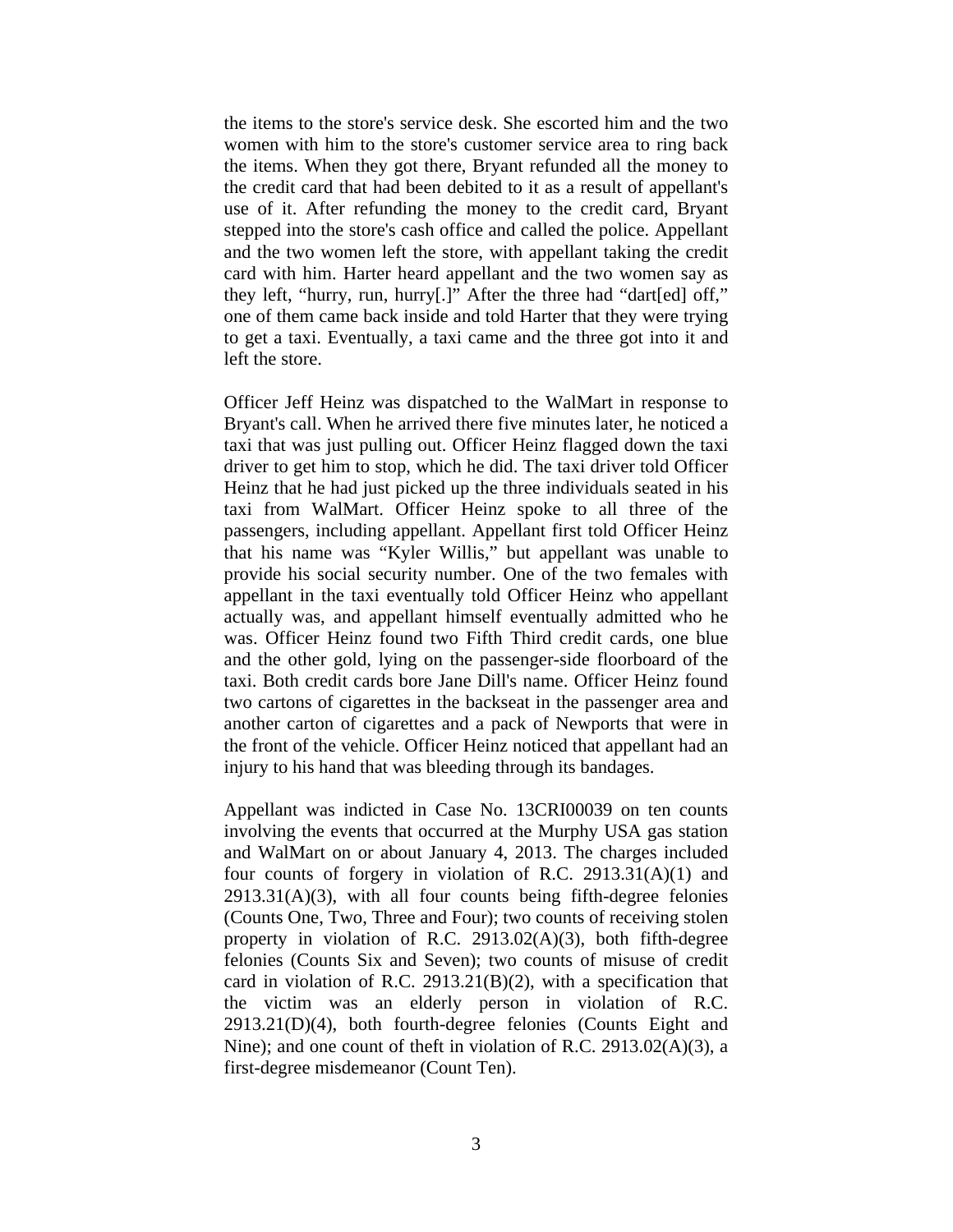Appellant was indicted in Case No. 13CRI00040 on five counts involving the break-ins that occurred at the houses of Dill, Newberry and Irene Smith on or about January 3, 2013. The charges included burglary in violation of R.C. 2911.12(A)(1), a second-degree felony (Count One); theft in violation of R.C.  $2913.02(A)(1)$ , a fifth-degree felony (Count Two); two counts of breaking and entering in violation of R.C. 2911.13(A), both fifthdegree felonies (Counts Three and Four); and possession of criminal tools in violation of R.C. 2923.24(A), a fifth-degree felony (Count Five), with a specification that the device or instrument was intended for use in the commission of a felony.

Appellant was tried by jury simultaneously on Case Nos. 13CRI00039 and 13CRI00040. The state presented the testimony of several law enforcement officers involved in the case and the employees of Murphy USA gas station and WalMart who testified to the facts related above. The state presented photos of shoe prints at the crime scene and appellant's shoes, which were collected at the time of his arrest. The state also presented testimony from a forensic expert who testified that appellant's shoes had tread impressions consistent with those found at one of the homes that had been burglarized and a DNA expert who testified that appellant's blood DNA was consistent with blood found on a rock and a jewelry box at one of those same homes.

At the close of evidence, the state dismissed Counts Five (attempted theft) and Ten (theft) in Case No. 13CRI00039, and in that same case, the trial court joined Counts Six and Seven (each count for receiving stolen property) into a single count, Count Six. The jury convicted appellant in Case No. 13CRI00039 of four counts of forgery (Counts One, Two, Three and Four); receiving stolen property (Count Six); both counts of misuse of credit cards (Counts Eight and Nine) and the elderly-victim specifications attached to those two counts. The jury acquitted appellant in Case No. 13CRI00040 of one count of breaking and entering (Count Three) and possession of criminal tools (Count Five), but convicted him of burglary (Count One), theft (Count Two) and the remaining count of breaking and entering (Count Four).

At appellant's sentencing hearing, the trial court determined, as to Case No. 13CRI00039, that appellant's convictions on Counts One (forgery), Two (forgery) and Eight (misuse of credit cards) were allied offenses of similar import and that appellant's convictions on Counts Three (forgery), Four (forgery) and Nine (misuse of credit cards) were allied offenses of similar import. The state elected to proceed on Count Eight (misuse of credit cards at WalMart) and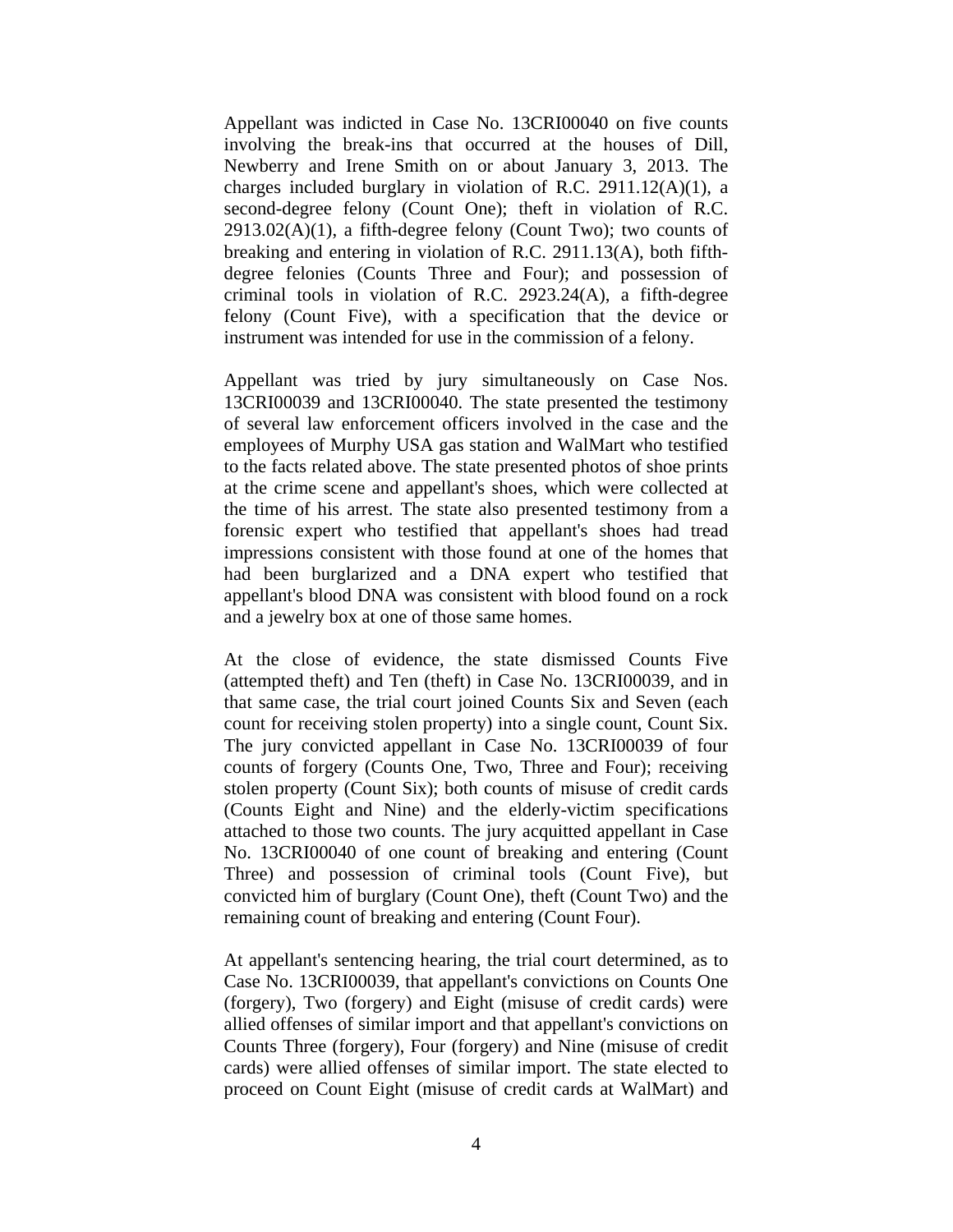Count Nine (misuse of credit cards at Murphy USA gas station). The trial court sentenced appellant to 12 months in prison on each count of misuse of credit cards and ordered him to serve those two 12–month prison terms concurrently. The trial court merged appellant's conviction on Count Six (receiving stolen property) with his conviction on Count Two (theft) in Case No. 13CRI00040, after finding that those offenses were allied offenses of similar import, and the state elected to proceed on appellant's theft conviction in Count Two.

In Case No. 13CRI00040, the trial court sentenced appellant to eight years in prison for his conviction on Count One (burglary), 12 months in prison for his conviction on Count Two (theft) and 12 months in prison for his conviction on Count Four (breaking and entering), and ordered him to serve each of those sentences consecutively, giving him a ten-year prison sentence for his convictions in that case. The trial court then ordered appellant to serve his ten-year prison sentence in Case No. 13CRI00040 concurrently with his 12–month prison sentence in Case No. 13CRI00039, giving him an aggregate ten-year prison sentence for his convictions in both cases.

Appellant now appeals, assigning the following as error:

Assignment of Error No. 1:

THE COURT ABUSED ITS DISCRETION BY NOT PERMITTING A CONTINUANCE FOR THE DEFENDANT TO BRING FORTH WITNESSES TO TESTIFY IN HIS BEHALF.

Assignment of Error No. 2:

THERE WAS INSUFFICIENT EVIDENCE PRESENTED TO CONVICT THE DEFENDANT COUNT EIGHT, MISUSE OF A CREDIT CARD. [sic].

Assignment of Error No. 3:

THE COURT ERRED BY OVERRULING THE DEFENDANT'S MOTION FOR RULE 29 DIRECTED VERDICT OF ACQUITTAL AS TO COUNTS THREE, FOUR AND NINE.

Assignment of Error No. 4: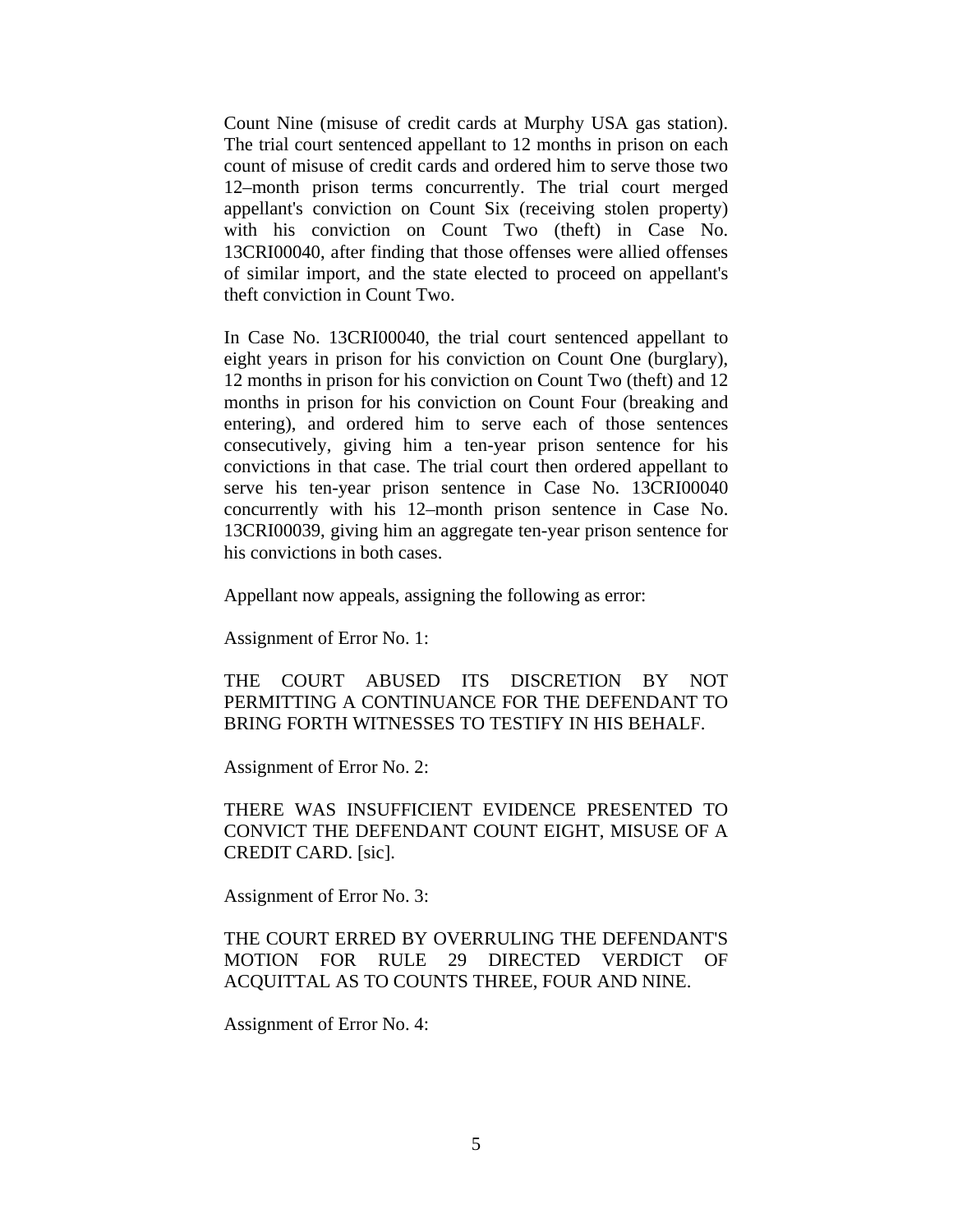# THE COURT COMMITTED REVERSIBLE ERROR BY SENTENCING THE DEFENDANT TO MAXIMUM, CONSECUTIVE SENTENCES IN CASE NO. 13CR100040.

*State v. Calhoun, No. CA2013-05-014, 2014 WL 4180307, at \*1-4 (Ohio App. 12<sup>th</sup> Dist. Aug.* 25, 2014). On February 18, 2015, the Ohio Supreme Court declined to accept jurisdiction of the appeal. *State v. Calhoun*, 141 Ohio St.3d 1476 (2015). On November 7, 2014, Petitioner filed an application to reopen the appeal pursuant to Ohio Appellate Rule 26(B). *Appellant's Motion to Reopen* (ECF No. 7-1 PageID# 206). He claimed that he had been denied the effective assistance of appellate counsel based on his attorney's failure to raise an issue regarding the admission of alleged hearsay statements by Officer Jeff Heinz, and his attorney's failure to raise a claim under the Confrontation Clause*. Id*. (PageID# 220). On January 8, 2015, the appellate court denied the Rule 26(B) application. *Id.* (PageID# 219). On April 29, 2015, the Ohio Supreme Court declined to accept jurisdiction of the appeal. *State v. Calhoun*, 142 Ohio St.3d 1453 (2015).

 In this action, filed on November 23, 2015, Petitioner claims that the evidence was constitutionally insufficient to sustain his conviction on one charge of misuse of a credit card (claim one); that he was denied due process and the right to present a defense when the trial court denied his request for a continuance to secure the attendance of defense witnesses (claim two); that the evidence was constitutionally insufficient to sustain his convictions on two counts of forgery and one count of misuse of a credit card (claim three); and that he was denied the effective assistance of appellate counsel because his attorney failed to raise an issue under the Confrontation Clause (claim four). Respondent contends that Petitioner's claims offer no basis for relief.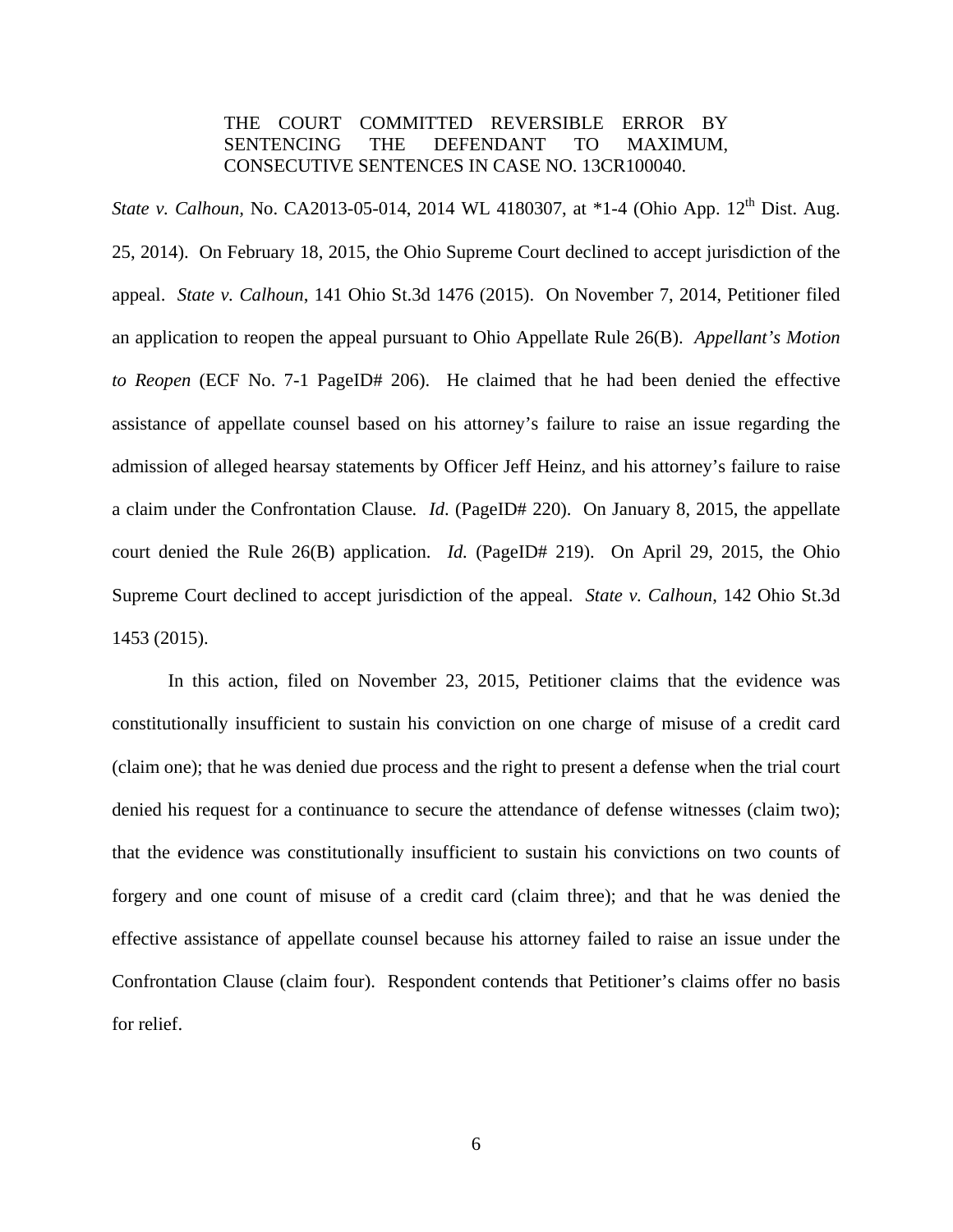### **Standard of Review**

Petitioner seeks habeas relief under 28 U.S.C. § 2254. The Antiterrorism and Effective Death Penalty Act ("AEDPA"), which governs this Court's review of state-court convictions, is "a formidable barrier to federal habeas relief for prisoners whose claims have been adjudicated in state court"; federal courts must not "lightly conclude that a State's criminal justice system has experienced the 'extreme malfunction' for which federal habeas relief is the remedy." *Burt v. Titlow*, ––– U.S. ––––, ––––, 134 S.Ct. 10, 16 (2013) (quoting *Harrington v. Richter*, 562 U.S. 86 (2011)); *see also Renico v. Lett*, 559 U.S. 766, 773 (2010) ("AEDPA . . . imposes a highly deferential standard for evaluating state-court rulings, and demands that state court decisions be given the benefit of the doubt." (internal quotation marks, citations, and footnote omitted)).

Moreover, the factual findings of the state appellate court are presumed to be correct:

In a proceeding instituted by an application for a writ of habeas corpus by a person in custody pursuant to the judgment of a State court, a determination of a factual issue made by a State court shall be presumed to be correct. The applicant shall have the burden of rebutting the presumption of correctness by clear and convincing evidence.

28 U.S.C. § 2254(e)(1). "Under AEDPA, a writ of habeas corpus should be denied unless the state court decision was contrary to, or involved an unreasonable application of, clearly established federal law as determined by the Supreme Court, or based on an unreasonable determination of the facts in light of the evidence presented to the state courts." *Coley v. Bagley*, 706 F.3d 741, 748 (6th Cir. 2013) (citing *Slagle v. Bagley*, 457 F.3d 501, 513 (6th Cir. 2006)); 28 U.S.C. §§ 2254(d)(1), (d)(2). The United States Court of Appeals for the Sixth Circuit explained these standards as follows: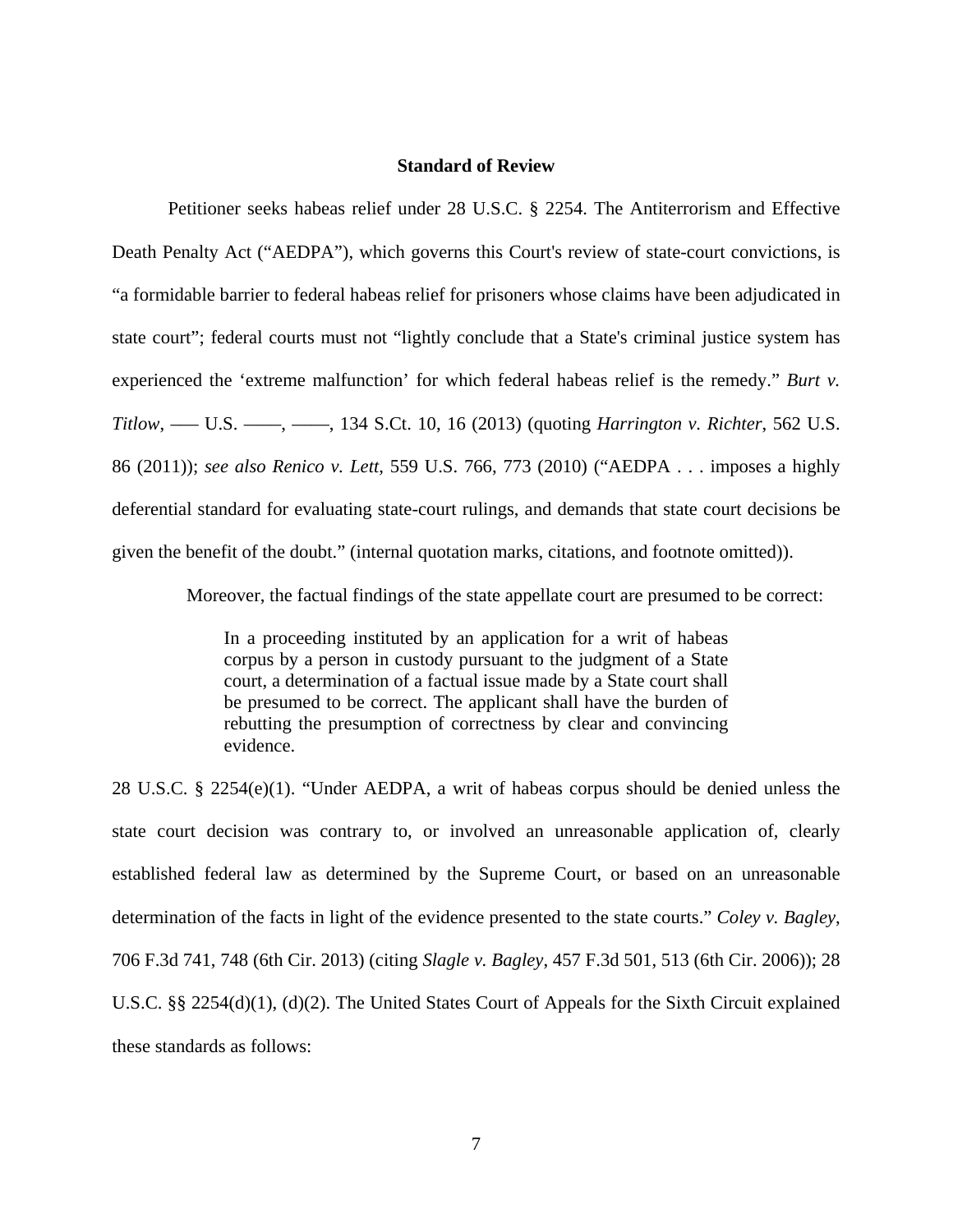A state court's decision is "contrary to" Supreme Court precedent if (1) "the state court arrives at a conclusion opposite to that reached by [the Supreme] Court on a question of law[,]" or (2) "the state court confronts facts that are materially indistinguishable from a relevant Supreme Court precedent and arrives" at a different result. *Williams v. Taylor*, 529 U.S. 362, 405, 120 S.Ct. 1495, 146 L.Ed.2d 389 (2000). A state court's decision is an "unreasonable application" under 28 U.S.C.  $\S$  2254(d)(1) if it "identifies the correct governing legal rule from [the Supreme] Court's cases but unreasonably applies it to the facts of the particular ... case" or either unreasonably extends or unreasonably refuses to extend a legal principle from Supreme Court precedent to a new context. *Id*. at 407, 529 U.S. 362, 120 S.Ct. 1495, 146 L.Ed.2d 389.

*Coley,* 706 F.3d at 748–49. The burden of satisfying these standards rests with the petitioner. *Cullen v. Pinholster*, 563 U.S.170, 181 (2011).

"In order for a federal court to find a state court's application of [Supreme Court precedent] unreasonable, . . . [t]he state court's application must have been objectively unreasonable," not merely "incorrect or erroneous." *Wiggins v. Smith,* 539 U.S. 510, 520–21, (2003) (internal quotation marks omitted) (citing *Williams v. Taylor*, 529. U.S. at 409 and *Lockyer v. Andrade*, 538 U.S. 63, 76 (2003)); *see also Harrington v. Richter*, 131 S.Ct. at 786 ("A state court's determination that a claim lacks merit precludes federal habeas relief so long as "'fairminded jurists could disagree' on the correctness of the state court's decision." (quoting *Yarborough v. Alvarado*, 541 U.S. 652, 664 (2004)). In considering a claim of "unreasonable application" under  $\S 2254(d)(1)$ , courts must focus on the reasonableness of the result, not on the reasonableness of the state court's analysis. *Holder v. Palmer*, 588 F.3d 328, 341 (6th Cir. 2009) ("'[O]ur focus on the "unreasonable application" test under Section 2254(d) should be on the ultimate legal conclusion that the state court reached and not whether the state court considered and discussed every angle of the evidence.'" (quoting *Neal v. Puckett*, 286 F.3d 230, 246 (5th Cir. 2002) (en banc))); *see also Nicely v. Mills*, 521 F. App'x 398, 403 (6th Cir. 2013)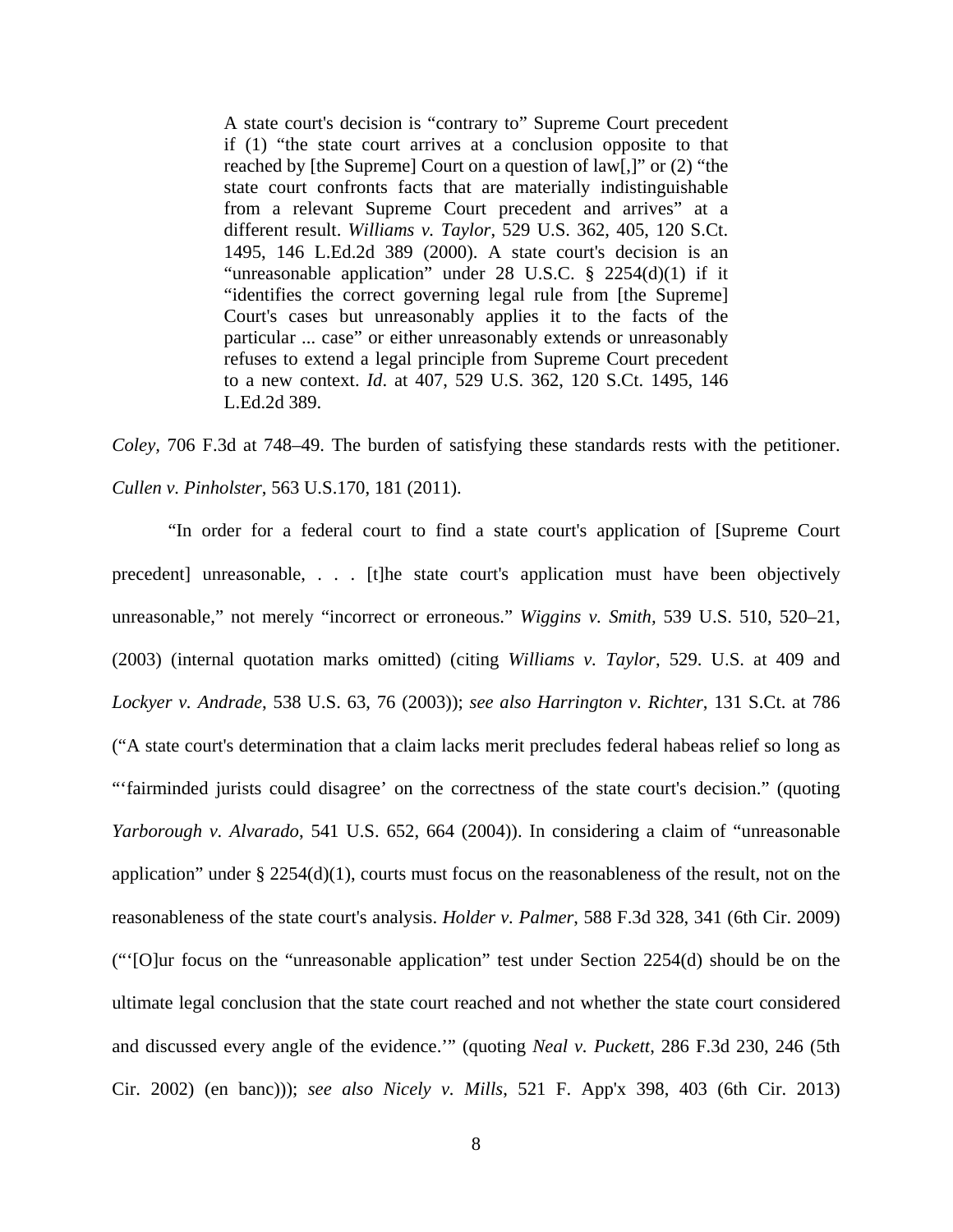(considering evidence in the state court record that was "not expressly considered by the state court in its opinion" to evaluate the reasonableness of state court's decision). Relatedly, in evaluating the reasonableness of a state court's ultimate legal conclusion under  $\S$  2254(d)(1), a court must review the state court's decision based solely on the record that was before it at the time it rendered its decision. *Pinholster*, 563 U.S. at 181. Put simply, "review under § 2254(d)(1) focuses on what a state court knew and did." *Id*. at 182.

### **Claims One and Three**

In claims one and three, Petitioner alleges that the evidence was constitutionally insufficient to sustain his convictions on two counts of forgery and two counts of misuse of a credit card. The state appellate court rejected these claims as follows:

> [A]ppellant argues the state failed to present sufficient evidence to convict him of Count Eight in Case No. 13CRI00039, which charged him with misuse of credit cards at WalMart. The charge arose from appellant's use of a stolen credit card at WalMart to purchase electronics and jewelry worth \$1,600. Appellant contends that since the computerized checkout register at WalMart would not complete the transaction in the absence of a valid I.D. check and the transaction was voided and the charges were refunded to the cardholder, no property was "obtained" by him before leaving the store, and therefore, the state failed to prove the elements of the offense of misuse of credit card.

> Initially, appellant failed to file a timely Crim.R. 29 motion for acquittal on Count Eight. The Ohio Supreme Court has held that if a criminal defendant fails to file a timely Crim.R. 29 motion for acquittal, the defendant waives, for purposes of appeal, all but plain error regarding the sufficiency of the evidence. *State v. Roe*, 41 Ohio St.3d 18, 25 (1989), and *Dayton v. Rogers*, 60 Ohio St.2d 162, 163 (1979). However, the court has stated in two more recent cases that a failure to file a timely Crim.R. 29(A) motion during a jury trial does not waive an argument regarding the sufficiency of the evidence since the defendant's "not guilty" plea preserves his right to challenge the sufficiency of the evidence on appeal. *State v. Jones*, 91 Ohio St.3d 335, 346 (2001); *State v. Carter*, 64 Ohio St.3d 218, 223 (1992).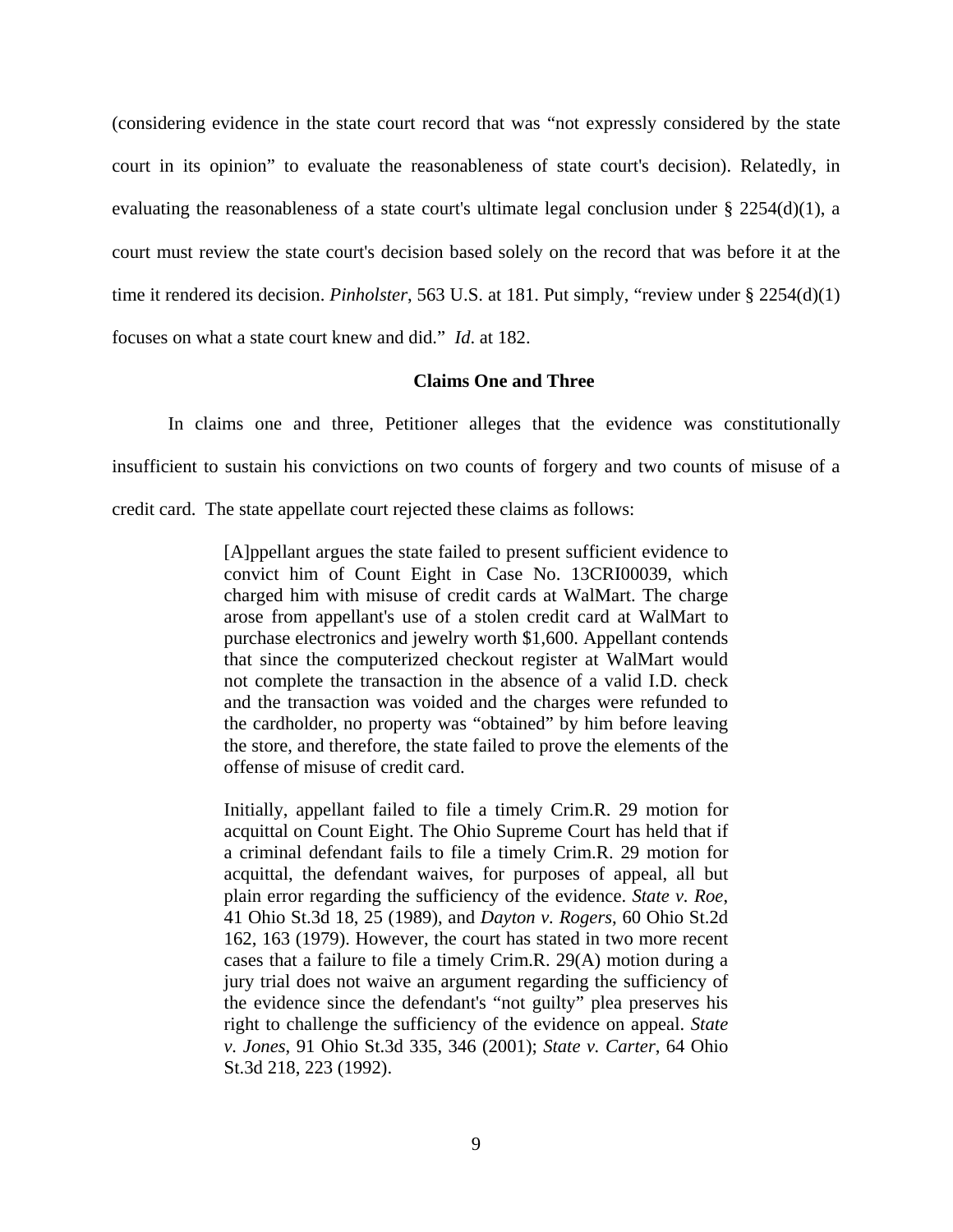"An alleged error is plain error only if it is 'obvious,' and 'but for the error, the outcome of the trial clearly would have been otherwise.'" *State v. Blake*, 12th Dist. Butler No. CA2011–07–130, 2012–Ohio–3124, ¶ 25, quoting *State v. Jackson*, 12th Dist. Fayette No. CA2011–01–001, 2011–Ohio–5593, ¶ 13, citing *State v. Perez*, 124 Ohio St.3d 122, 2009–Ohio–6179, ¶ 181. It has been held that "because 'a conviction based on legally insufficient evidence constitutes a denial of due process,*' State v. Thompkins* (1997), 78 Ohio St.3d 380, 386–387, a conviction based upon insufficient evidence would almost always amount to plain error." *State v. Coe,* 153 Ohio App.3d 44, 49, 2003–Ohio–2732 (4th Dist. 2003).

R.C. 2913.21 defines the offense of misuse of credit cards, in pertinent part, as follows:

(B) No person, with purpose to defraud, shall do any of the following:

\* \* \*

(2) Obtain property or services by the use of a credit card, in one or more transactions, knowing or having reasonable cause to believe that the card has expired or been revoked, or was obtained, is retained, or is being used in violation of law[.]

R.C. Chapter 2913 does not define the word "obtain." Therefore, the word must "be read in context and construed according to the rules of grammar and common usage." R.C. 1.42. "Obtain" is commonly defined as meaning "to gain or attain possession or disposal of [usually] by some planned action or method[.]" Webster's Third New International Dictionary (1993) 1559.

Here, the credit card appellant used at WalMart went through the store's computerized checkout register. The charges for the merchandise that appellant brought to the register to purchase were debited to the credit card. Once the store's employees discovered that the name on appellant's I.D. did not match the name on the credit card, they voided appellant's \$1,600 purchase and refunded to the credit card the \$1,600 that had been debited to it. Under these facts, we conclude that at the very moment the funds were debited to the stolen credit card, appellant, "with purpose to defraud" "obtained[ed] property" "by the use of a credit card," "knowing or having reasonable cause to believe that the card \* \* \* was obtained, is retained, or is being used in violation of law [.]" Our conclusion is not changed by the fact that the store's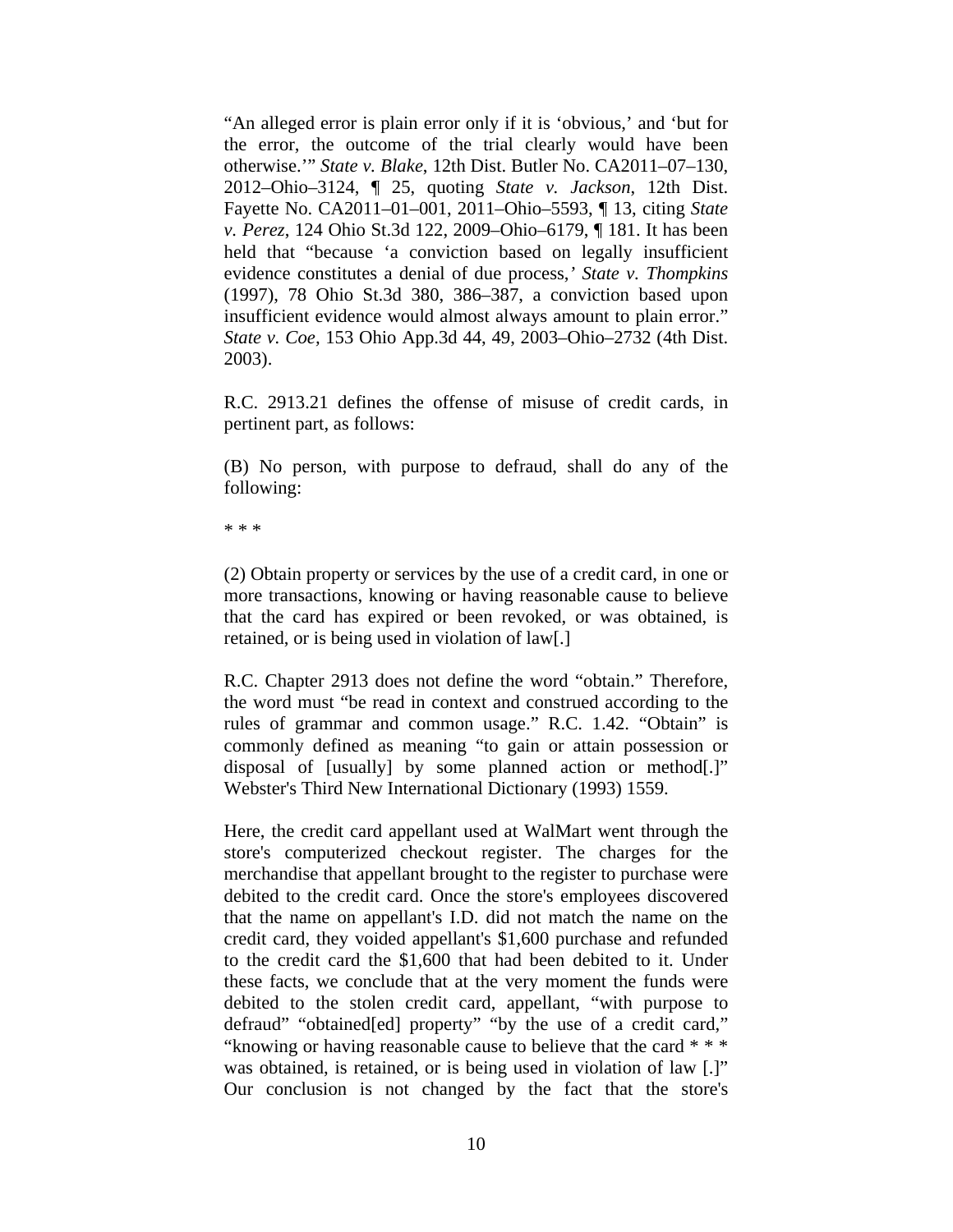computerized checkout register prompted the store's employees to check the customer's I.D., which in turn led them to prohibit appellant from leaving the store with the merchandise, because by the time the store's employees checked appellant's I.D., he already had completed the offense of misuse of credit cards as defined in R.C. 2913.21(B)(2).

Therefore, appellant's second assignment of error is overruled.

In his third assignment of error, appellant argues the state failed to present sufficient evidence to prove that he was the perpetrator of the offenses committed at Murphy USA gas station that formed the basis of Count Three (forgery without consent), Count Four (forgery by uttering) and Count Nine (misuse of credit card) in Case No. 13CRI00039. Appellant points out that the state failed to have the cashier at Murphy USA gas station identify him as the person who entered the store, purchased the cigarettes, used the credit card or signed the transaction slip and that the cashier had lots of customers and thus probably could not remember this particular transaction. We find this argument unpersuasive.

The identification of a perpetrator can be established by circumstantial evidence. *State v. Saunders*, 12th Dist. Fayette No. CA2012– Ohio–006, 2013–Ohio–2052, ¶ 44. Here, even though the state did not have the cashier at Murphy USA gas station identify appellant at trial as the person who used Jane Dill's credit card to purchase the two cartons of cigarettes, there was ample circumstantial evidence that appellant was in fact the person who did so. State's Exhibit 12 shows a receipt from Murphy USA gas station that has appellant's name "Jason Calhoun" scratched out, and underneath it, has an illegible scribble. The cashier noted that the individual who signed the name "Jason Calhoun" was seen leaving the store in a taxi cab. Appellant was in the vicinity of the Murphy USA gas station shortly after the cigarette purchase, the cashier and the manager at WalMart saw appellant enter a taxi cab, and shortly thereafter, appellant was apprehended in a taxi cab nearby. There were two cartons of cigarettes found in the taxi cab that matched the ones sold that night at Murphy USA gas station to the man who signed his name "Jason Calhoun," then scratched out that signature and replaced it with a scribble.

In light of the foregoing, appellant's third assignment of error is overruled.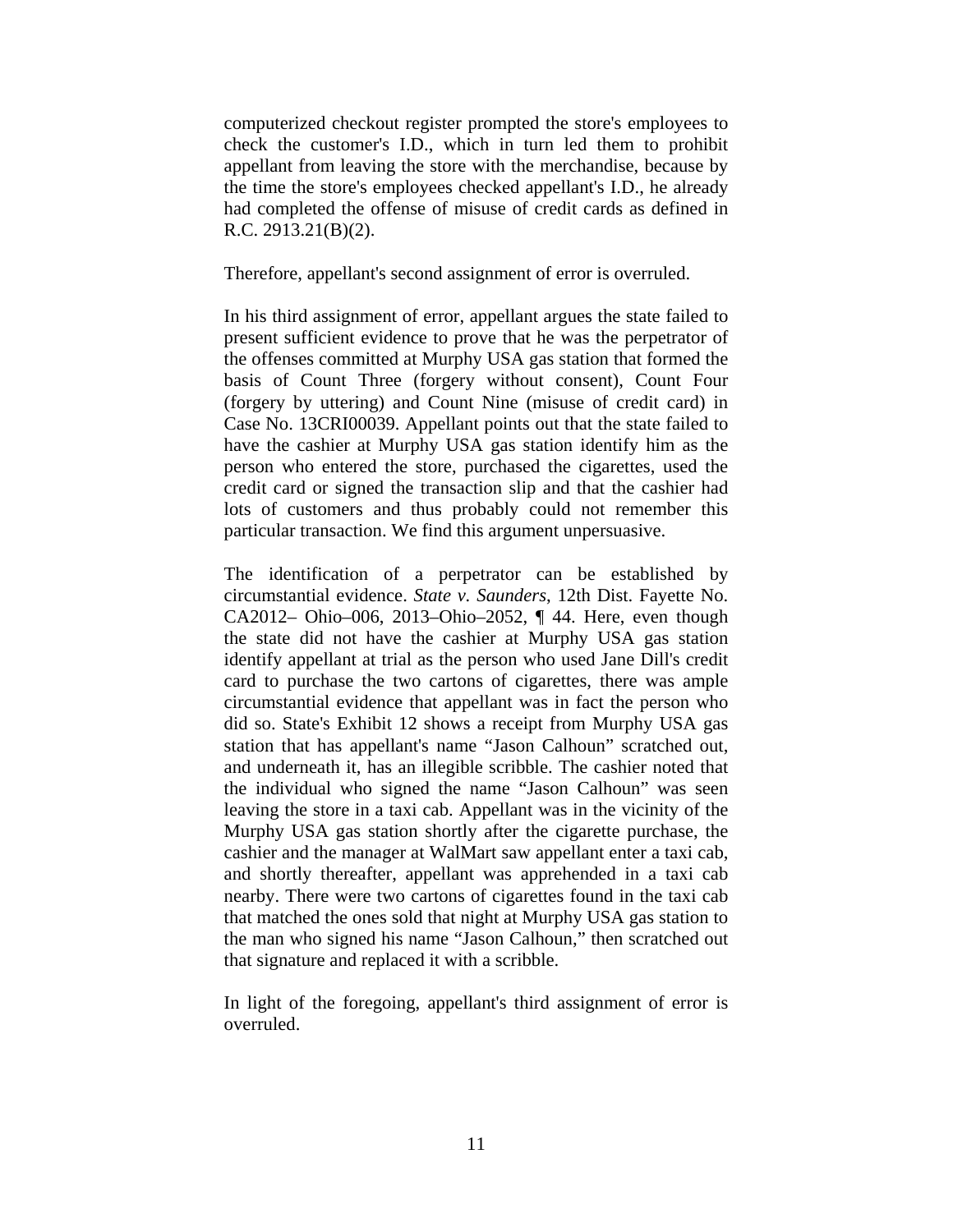*State v. Calhoun*, 2014 WL 4180307, at \*5-6. Petitioner does not dispute the factual findings of the state appellate court.

 An allegation that a verdict was entered upon insufficient evidence states a claim under the Due Process Clause of the Fourteenth Amendment to the United States Constitution. *Jackson v. Virginia*, 443 U.S. 307 (1979); *In re Winship*, 397 U.S. 358 (1970); *Johnson v. Coyle*, 200 F.3d 987, 991 (6th Cir. 2000); *Bagby v. Sowders*, 894 F.2d 792, 794 (6th Cir. 1990)(en banc). In order for a conviction to be constitutionally sound, every element of the crime must be proven beyond a reasonable doubt. *In re Winship*, 397 U.S. at 364.

> [T]he relevant question is whether, after viewing the evidence in the light most favorable to the prosecution, any rational trier of fact could have found the essential elements of the crime beyond a reasonable doubt. . . . This familiar standard gives full play to the responsibility of the trier of fact fairly to resolve conflicts in the testimony, to weigh the evidence and to draw reasonable inferences from basic facts to ultimate facts.

*Jackson*, 443 U.S. at 319; *United States v. Paige*, 470 F.3d 603, 608 (6th Cir. 2006). This rule was recognized in Ohio law at *State v. Jenks*, 61 Ohio St.3d 259 (1991). Of course, it is state law that determines the elements of a criminal offense. Once the state has adopted the elements of the offense, the state must then prove each of those elements beyond a reasonable doubt. *In re Winship,* 397 U.S. at 364.

The AEDPA requires that a federal habeas court apply a doubly deferential standard of

review:

First, as in all sufficiency-of-the-evidence challenges, we must determine whether, viewing the trial testimony and exhibits in the light most favorable to the prosecution, any rational trier of fact could have found the essential elements of the crime beyond a reasonable doubt. *See Jackson v. Virginia*, 443 U.S. 307, 319, 99 S.Ct. 2781, 61 L.Ed.2d 560 (1979). In doing so, we do not reweigh the evidence, re-evaluate the credibility of witnesses, or substitute our judgment for that of the jury. *See United States v. Hilliard*, 11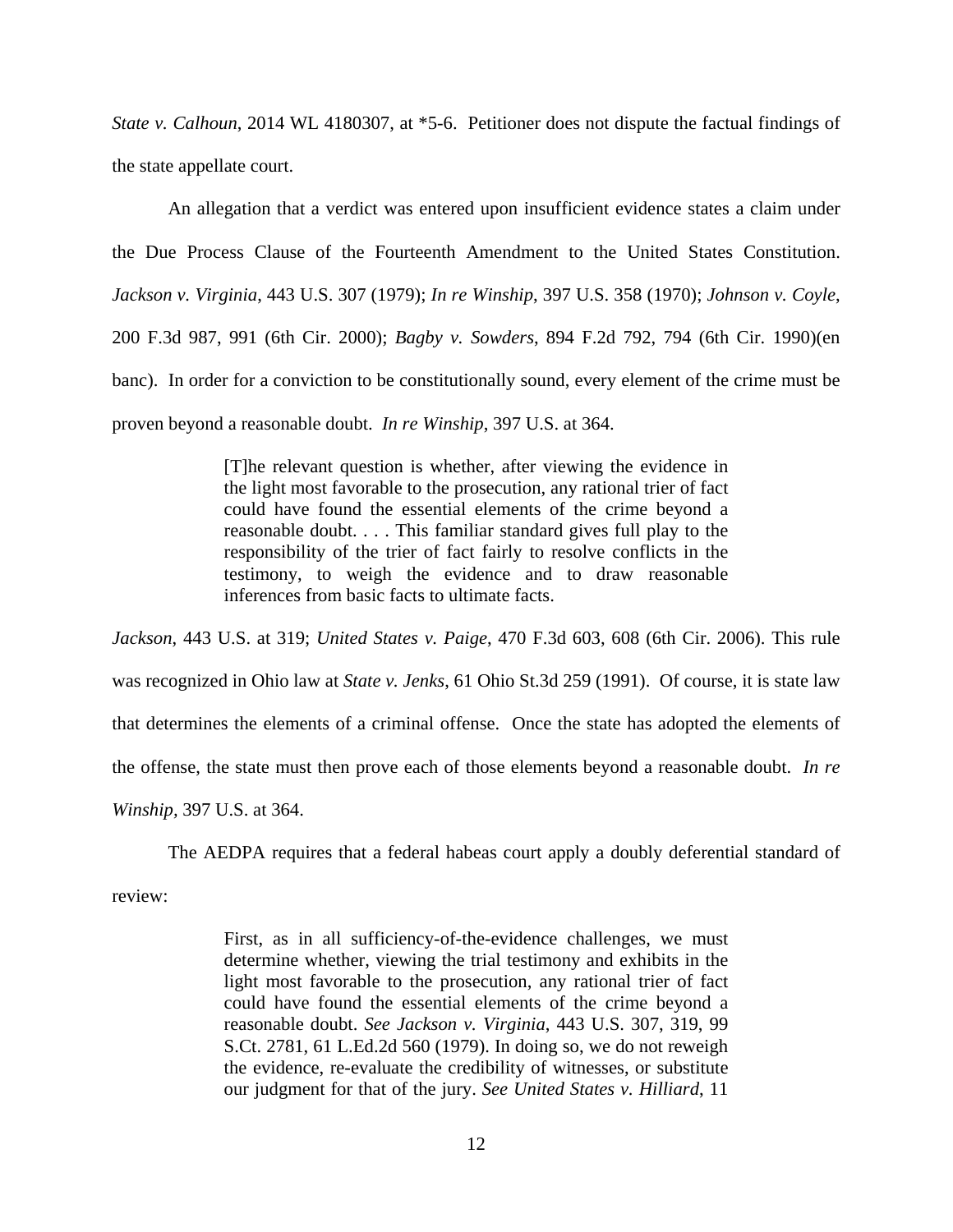F.3d 618, 620 (6th Cir. 1993). Thus, even though we might have not voted to convict a defendant had we participated in jury deliberations, we must uphold the jury verdict if any rational trier of fact could have found the defendant guilty after resolving all disputes in favor of the prosecution. Second, even were we to conclude that a rational trier of fact could not have found a petitioner guilty beyond a reasonable doubt, on habeas review, we must still defer to the state appellate court's sufficiency determination as long as it is not unreasonable. *See* 28 U.S.C. §  $2254(d)(2)$ .

*Brown v. Konteh*, 567 F.3d 191, 205 (6th Cir. 2009). *See also Tucker v. Palmer*, 541 F.3d 652

(6th Cir. 2008).

We have made clear that *Jackson* claims face a high bar in federal habeas proceedings because they are subject to two layers of judicial deference. First, on direct appeal, "it is the responsibility of the jury – not the court – to decide what conclusions should be drawn from evidence admitted at trial. A reviewing court may set aside the jury's verdict on the ground of insufficient evidence only if no rational trier of fact could have agreed with the jury." *Cavazos v. Smith*, 565 U.S. 1, —, 132 S.Ct. 2, 4, 181 L.Ed.2d 311 (2011)(*per curiam*). And second, on habeas review, "a federal court may not overturn a state court decision rejecting a sufficiency of the evidence challenge simply because the federal court disagrees with the state court. The federal court instead may do so only if the state court decision was 'objectively unreasonable.'" *Ibid*. (quoting *Renico v. Lett*, 559 U.S. —, —, 130 S.Ct. 1855, 176 L.Ed.2d 678 (2010)).

*Coleman v. Johnson*, 566 U.S. 650, —, 132 S.Ct. 2060, 2062 (2012) (*per curiam*). This hurdle is difficult to surmount and, for the reasons discussed by the state appellate court, this Court is not persuaded that Petitioner has done so here. As discussed by the state appellate court, evidence established that Petitioner had successfully purchased \$1,600 of items from Walmart using a stolen credit card, although he had to return to the service desk for a return of the items and a voiding of the transaction when the check-out attendant realized that Petitioner's name did not match that on the credit card used. Further, Petitioner's name had been written, and then scratched over, on the receipt from the Murphy USA gas station, and Petitioner was located by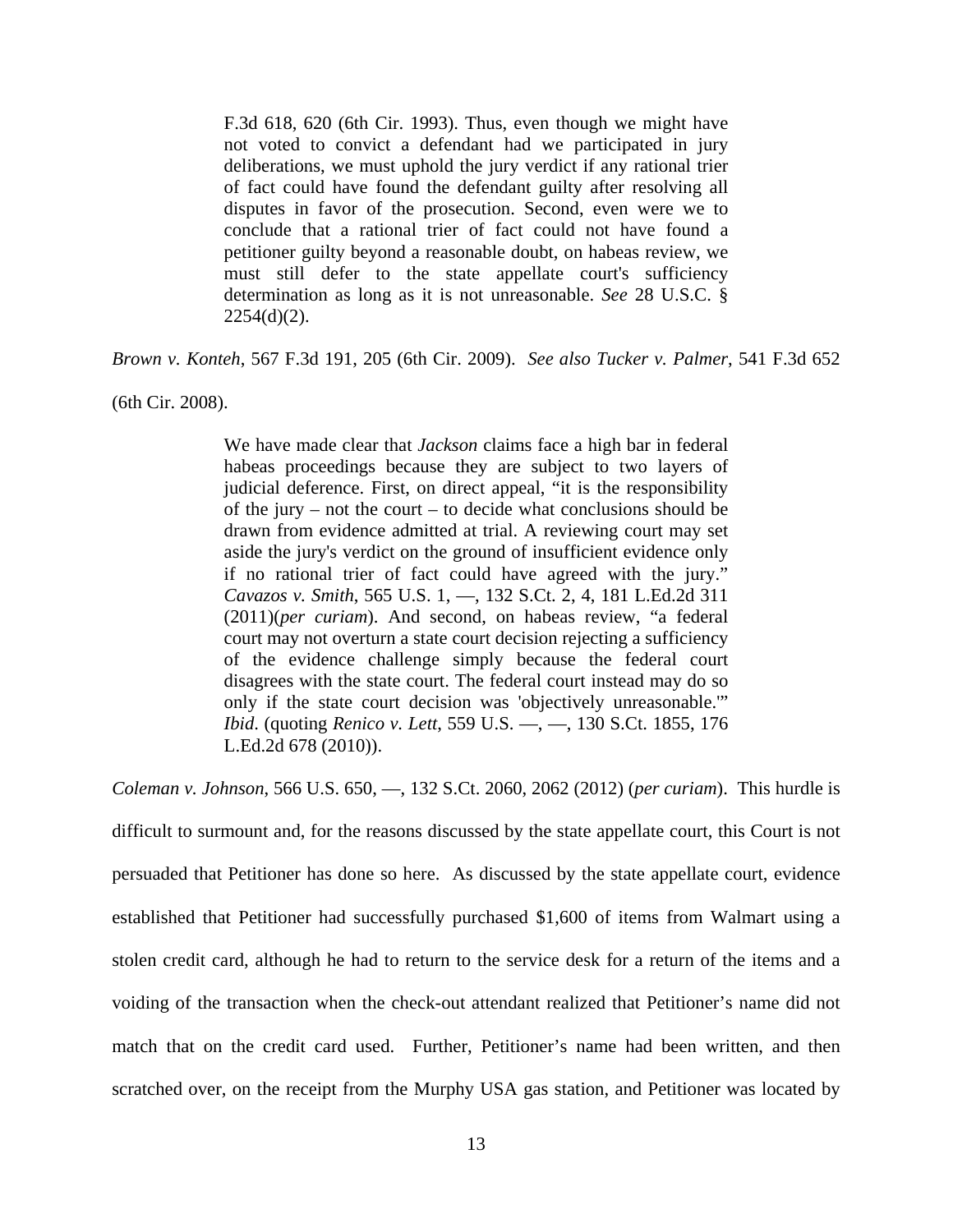police in the same area shortly thereafter in a taxi cab containing the stolen credit cards and two cartons of cigarettes. "Circumstantial evidence alone is sufficient to support a conviction, and it is not necessary for the evidence to exclude every reasonable hypothesis except that of guilt." *Swain v. Lazaroff*, 2016 WL 6605140, at \*15 (N.D. Ohio May 23, 2016)(citing *Johnson v. Coyle*, 200 F.3d 987, 992 (6th Cir. 2000) (internal quotations and citations omitted); *Durr v. Mitchell*, 487 F.3d 423, 449 (6th Cir. 2007)). In view of the foregoing, this Court agrees that the prosecution was not required to present identification evidence through the Murphy USA clerk or through footage from a surveillance camera in order to establish Petitioner's guilt of the crimes charged. Viewing all of the evidence in the light most favorable to the prosecution, the evidence was constitutionally sufficient to sustain Petitioner's convictions on these charges.

Claims one and three are without merit.

#### **Claim Two**

 In claim two, Petitioner alleges that he was denied due process and the right to present a complete defense when, on the first day of trial, the trial court denied his request for a continuance in order to secure the attendance of defense witnesses without inquiring into the reasonableness of the request. The state appellate court rejected this claim as follows:

> [A]ppellant argues the trial court erred by denying his request on the morning of trial for a continuance to subpoena witnesses on his behalf, because the trial court did not inquire as to the length of delay being sought by him to procure his witnesses, he previously had not sought a continuance, the state would not have been unduly inconvenienced by the continuance even though the state's witnesses may have been inconvenienced, and he had limited access to his attorney due to his incarceration. This argument lacks merit.

> A trial court has broad discretion in deciding whether or not to grant a continuance, and its decision will not be overturned unless it amounts to an abuse of discretion, *i.e*., it is unconscionable, arbitrary or unreasonable. *State v. Grant*, 67 Ohio St.3d 465, 479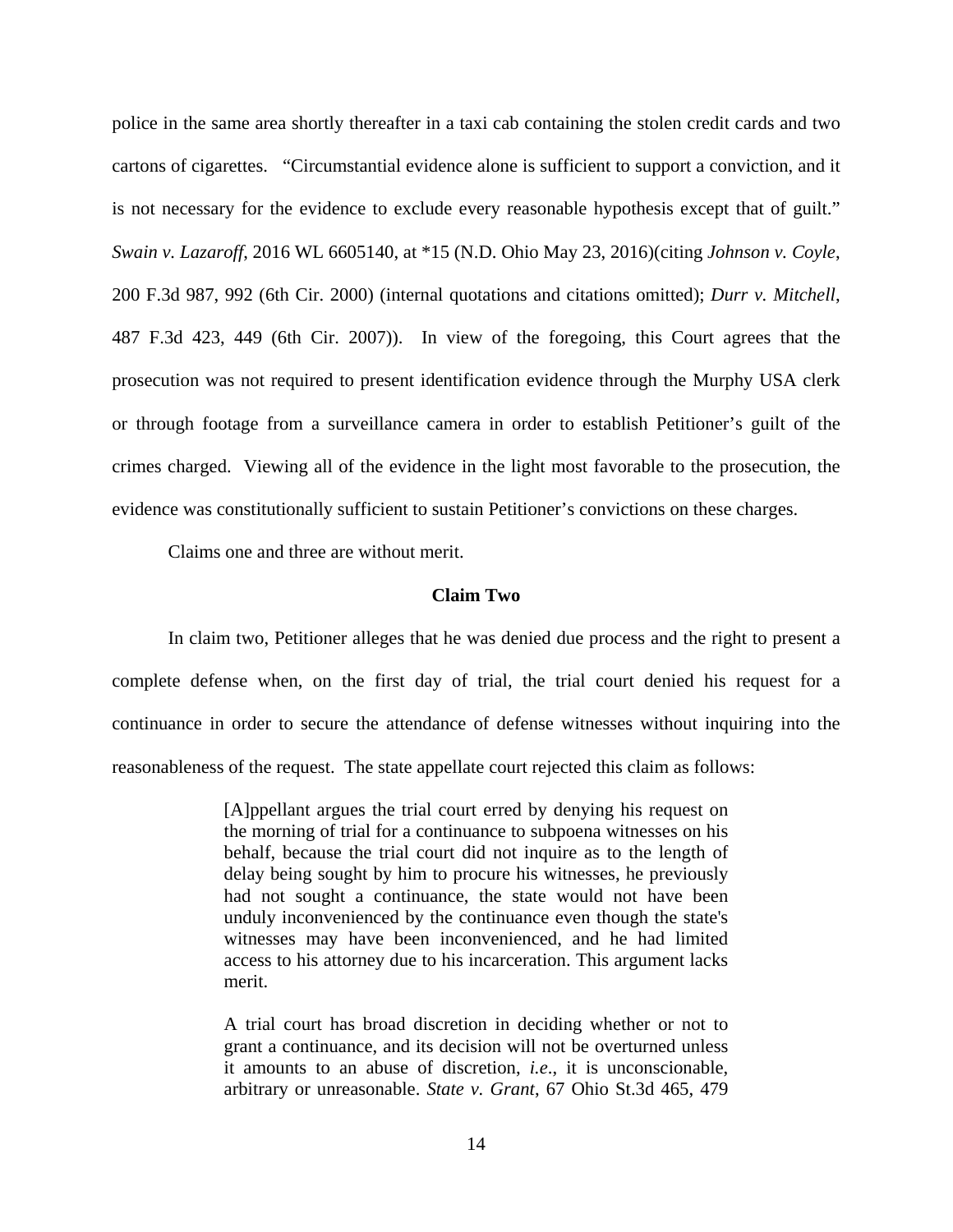(1993). The trial court may consider all relevant factors, including the reasons for, and the length, of the continuance requested; whether any prior continuance was granted in the case; inconvenience to the parties; and whether the defendant contributed to the reasons for the requested continuance. *Id*.

Here, the trial court did not abuse its discretion by denying appellant's motion for a continuance since it was made on the morning of trial and the two cases on which appellant was being tried had been pending for approximately two months, one of appellant's victims was 92 years old, appellant's attorney previously represented to the trial court that there was no further reciprocal discovery needed, and appellant failed to proffer the names of the witnesses whose testimony he sought to present and explain how they would assist his defense.

Therefore, appellant's first assignment of error is overruled.

*State v. Calhoun*, 2014 WL 4180307, at \*4.

 Respondent contends that Petitioner raised this claim in the state appellate court only in the context of an alleged violation of state law, and that he has therefore waived any federal issue for federal habeas corpus review. *Return of Writ* (ECF No. 7, PageID# 39-40). This Court disagrees.

In order to satisfy the exhaustion requirement in habeas corpus, a petitioner must fairly present the substance of each constitutional claim to the state courts as a federal constitutional claim. *Anderson v. Harless*, 459 U.S. 4, 6 (1982); *Picard v. Connor*, 404 U.S. 270, 275 (1971). Although the fair presentment requirement is a rule of comity, not one of jurisdiction, *see Castille v. Peoples*, 489 U.S. 346, 349 (1989); *O'Sullivan v. Boerckel*, 526 U.S. 838, 844–45 (1999), the requirement is rooted in important principles of federalism and is designed to allow state courts the opportunity to correct the State's alleged violation of a federal constitutional right that threatens to invalidate a state criminal judgment. In the Sixth Circuit, a petitioner can satisfy the fair presentment requirement in any of four ways: (1) reliance upon federal cases employing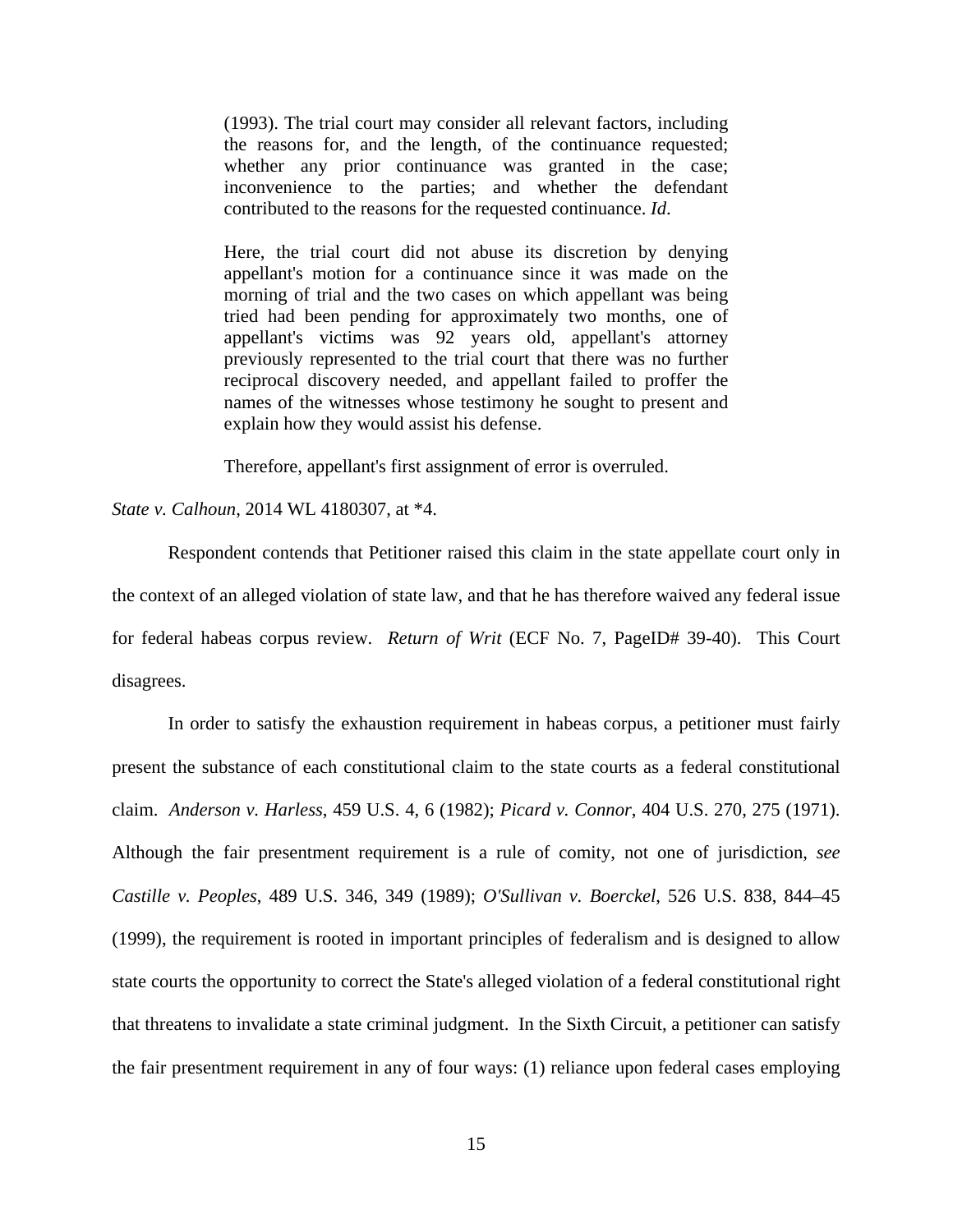constitutional analysis; (2) reliance upon state cases employing federal constitutional analysis; (3) phrasing the claim in terms of constitutional law or in terms sufficiently particular to allege a denial of a specific constitutional right; or (4) alleging facts well within the mainstream of constitutional law. *McMeans v. Brigano*, 228 F.3d 674, 681 (6th Cir. 2000). General allegations of the denial of a constitutional right, such as the right to a fair trial or to due process, are insufficient to satisfy the "fair presentment" requirement. *Id.* 

The record in this case indicates that, on direct appeal, Petitioner expressly argued that "by denying the [Petitioner] the opportunity to subpoena [ ] witnesses, the Court denied him his Constitutional right to Due Process and his right to present an effective defense." *Brief of Appellant* (ECF No. 7-1 PageID# 101). Moreover, Petitioner referred to *Ungar v. Sarafite*, 376 U.S. 575, 589 (1964), in support of this claim, quoting language from the Supreme Court regarding the test for deciding when a denial of a continuance "is so arbitrary as to violate due process." *Id.* (ECF No. 7-1 PageID# 100-101). This Court therefore concludes that Petitioner fairly presented this federal claim to the state courts and thereby preserved the claim for review in these proceedings.

Of course, to the extent that Petitioner claims that the trial court abused its discretion in violation of state law when it refused to grant his request for a continuance, the issue does not provide a basis for federal habeas corpus relief. *See Pulley v. Harris*, 465 U.S. 37, 41 (1984). "[F]ederal courts must defer to a state court's interpretation of its own rules of evidence and procedure" in considering a habeas petition. *Machin v. Wainwright*, 758 F.2d 1431, 1433 (11th Cir. 1985). Moreover, the efforts of state court trial judges to control the proceedings before them do not ordinarily give rise to constitutional concerns.

> Trial judges necessarily require a great deal of latitude in scheduling trials. Not the least of their problems is that of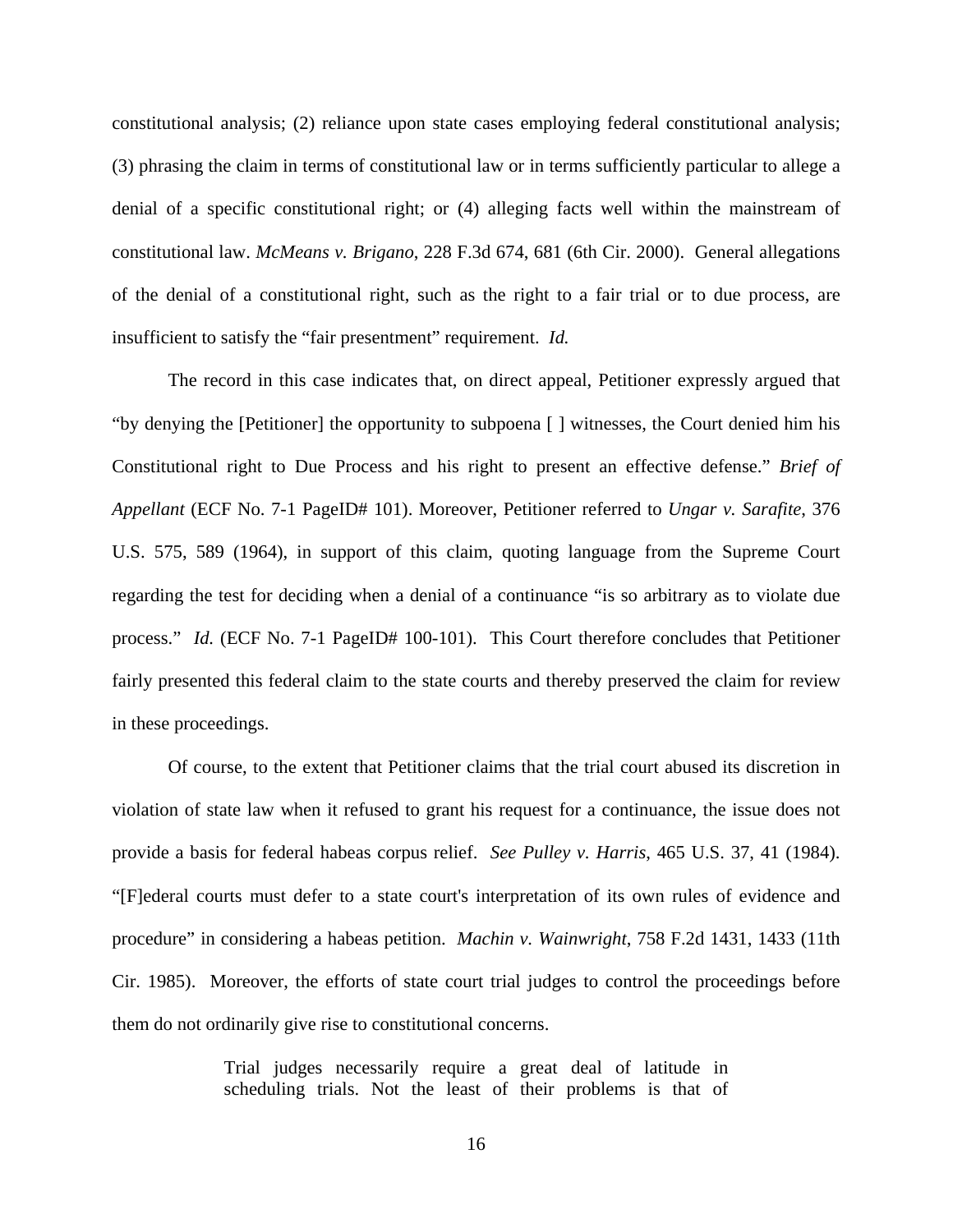assembling the witnesses, lawyers, and jurors at the same place at the same time, and this burden counsels against continuances except for compelling reasons. Consequently, broad discretion must be granted trial courts on matters of continuances; only an unreasoning and arbitrary "insistence upon expeditiousness in the face of a justifiable request for delay" violates [a defendant's constitutional trial right]. *Ungar v. Sarafite*, 376 U.S. 575, 589, 84 S.Ct. 841, 849, 11 L.Ed.2d 921 (1964).

*Morris v. Slappy*, 461 U.S. 1, 11–12 (1983). "A 'denial of a continuance rises to the level of a constitutional violation only when there is an unreasoning and arbitrary insistence upon expeditiousness in the face of [a] justifiable request for delay.'" *Ambartsoumov v. Warden*, No. 2:12-cv-345, 2014 WL 3045394, at \*27 (S.D. Ohio July 3, 2014)(quoting *Burton v. Renico*, 391 F.3d 764, 772 (6th Cir. 2004)).

> The circumstances of a particular case determine whether the denial of a continuance is so arbitrary as to violate due process. *Ungar*, 376 U.S. at 589, 84 S.Ct. 841, 11 L.Ed.2d 921 ("There are no mechanical tests for deciding when a denial of a continuance is so arbitrary as to violate due process. The answer must be found in the circumstances present in every case, particularly in the reasons presented to the trial judge at the time the request is denied."). A defendant must also show that the denial of a continuance actually prejudiced his or her defense. *Powell v. Collins*, 332 F.3d 376, 396 (6th Cir. 2003) ("Actual prejudice may be demonstrated by showing that additional time would have made relevant witnesses available or otherwise benefit[t]ed the defense.").

*Burton v. Renico*, 391 F.3d at 772.

As noted by the state appellate court, defense counsel waited until the first day of trial, immediately prior to beginning *voir dire*, to request a continuance, indicating only that Petitioner had "just informed" him that he "may have some witnesses." *Transcript* (ECF No. 9-1, PageID# 256-57). In denying Petitioner's request, the trial court noted that the indictment had been served on Petitioner and that Petitioner had been arraigned on the indictment two months prior to the trial date. Moreover, the state trial court noted that a pre-trial hearing had been held one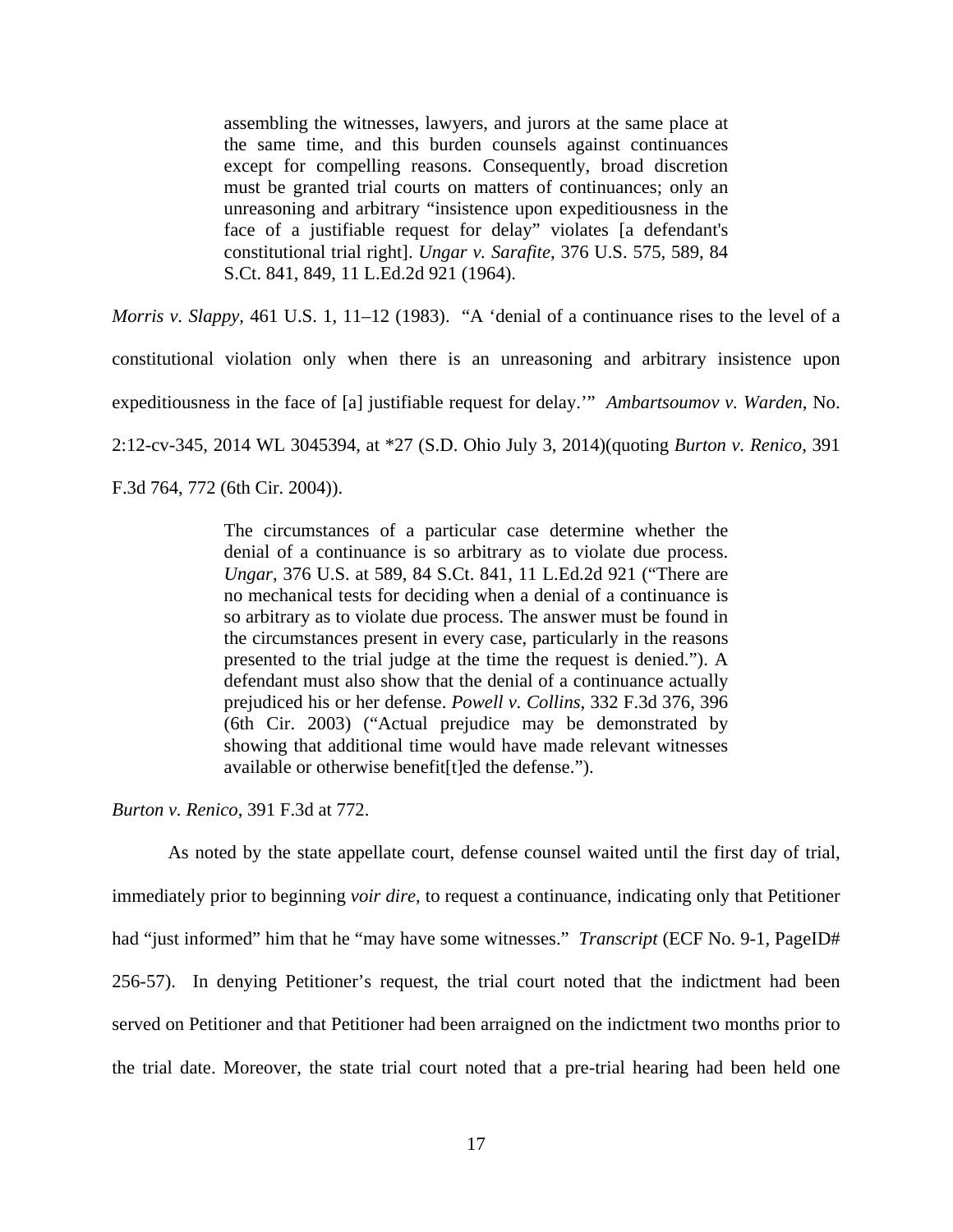month prior to trial, and another several days before trial, and that "discussions about discovery and witnesses on behalf of the defense were discussed at the final pre-trial and the reciprocal discovery was filed by the defendant indicating that perhaps the defendant may be testifying." *Id.* (PageID# 257).

> [The Trial Court]: So. . . without any prior notice, the motion to continue for some witnesses is. . . is [sic] there any specific witnesses? There's no notice of alibi that's been filed. There's no indication there's any affirmative defense. There's no statement against the interest in this case. Is that correct?

[The Prosecutor]: That's correct.

\*\*\*

[The Trial Court]: There's ample opportunity for the defendant to have disclosed any potential witnesses. So we'll proceed on with the trial. I'll overrule the motion.

*Id.* Further, Petitioner has not even suggested that any potential defense witnesses would have assisted the defense. Under these circumstances, Petitioner has failed to establish that the trial court acted unconstitutionally, or that he was denied the right to present a defense, by virtue of the trial court's denial of his last-minute request for a continuance.

Claim two is without merit.

### **Claim Four**

In claim four, Petitioner alleges that he was denied the effective assistance of appellate counsel because his attorney failed to raise on appeal a claim that he was convicted in violation of the Confrontation Clause when Officer Heinz testified regarding statements purportedly made by the 9-1-1 dispatcher and by Bobbi Munyan, a non-testifying co-defendant. The state appellate court rejected this claim, reasoning in relevant part as follows:

> [A]ppellant claims his appellate counsel was ineffective for failing to raise an argument regarding the trial court's decision to admit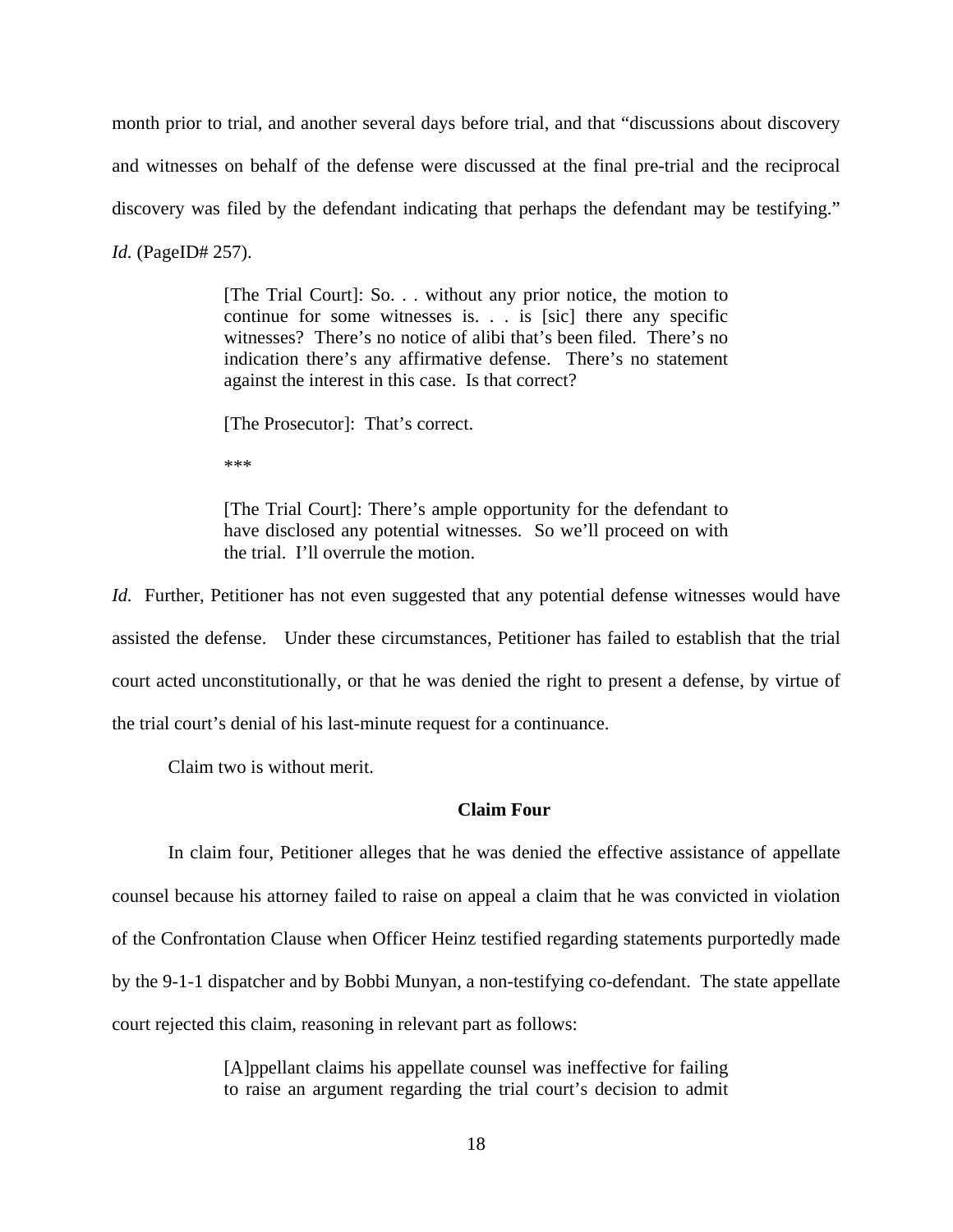alleged hearsay statements through the testimony of Officer Jeff Heinz. Appellant also argues his appellate counsel was ineffective for failing to raise an argument that a portion of Officer Heinz's testimony violated his constitutional rights under the Confrontation Clause.

However, even if we were to find some merit to these claims, based on the overwhelming evidence presented at trial to support his convictions, appellant simply cannot establish that he suffered any resulting prejudice from his appellate counsel's alleged deficiencies. Therefore, as the exclusion of this evidence would not have changed the outcome of the case, and amounts to, at worst, harmless error, appellant has not met his burden demonstrating a genuine issue as to whether he was denied the effective assistance of appellate counsel. . . .

[A]ppellant's application for reopening is hereby DENIED.

*Entry Denying Application to Reopen Appeal* (ECF No. 7-1 PageID# 219-21).

Petitioner specifically complains about the testimony of Officer Heinz, in regard to the

WalMart incident:

<u>.</u>

The Police Department received a complaint regarding subjects attempting to make a large purchase on a credit card. The credit card that was attempting to be used the name did not match, as best the management was able to tell, none of the subjects that was there.

*Transcript* (ECF No. 9-1, PageID# 332). Petitioner also complains about Officer Heinz's testimony that, although Petitioner initially provided a false name, Bobbi Munyan provided Petitioner's correct name to Officer Heinz. *See id.* (ECF No. 9-1, PageID# 335-36). Finally, Petitioner complains that Officer Heinz should not have been permitted to testify to the hearsay statements by employees or personnel at Murphy USA. *See id* (ECF No. 9-1, PageID# 339-40).<sup>1</sup>

<sup>&</sup>lt;sup>1</sup> Officer Heinz testified that he was able to determine that there had been an illegal credit card transaction at Murphy USA for cartons of cigarettes using Jane Dill's blue Fifth Third credit card. *Id.* (ECF No. 9-1, PageID# 340). Officer Heinz also testified that the transaction at WalMart utilized the same credit card. *Id.* (ECF No. 9-1 PageID# 341).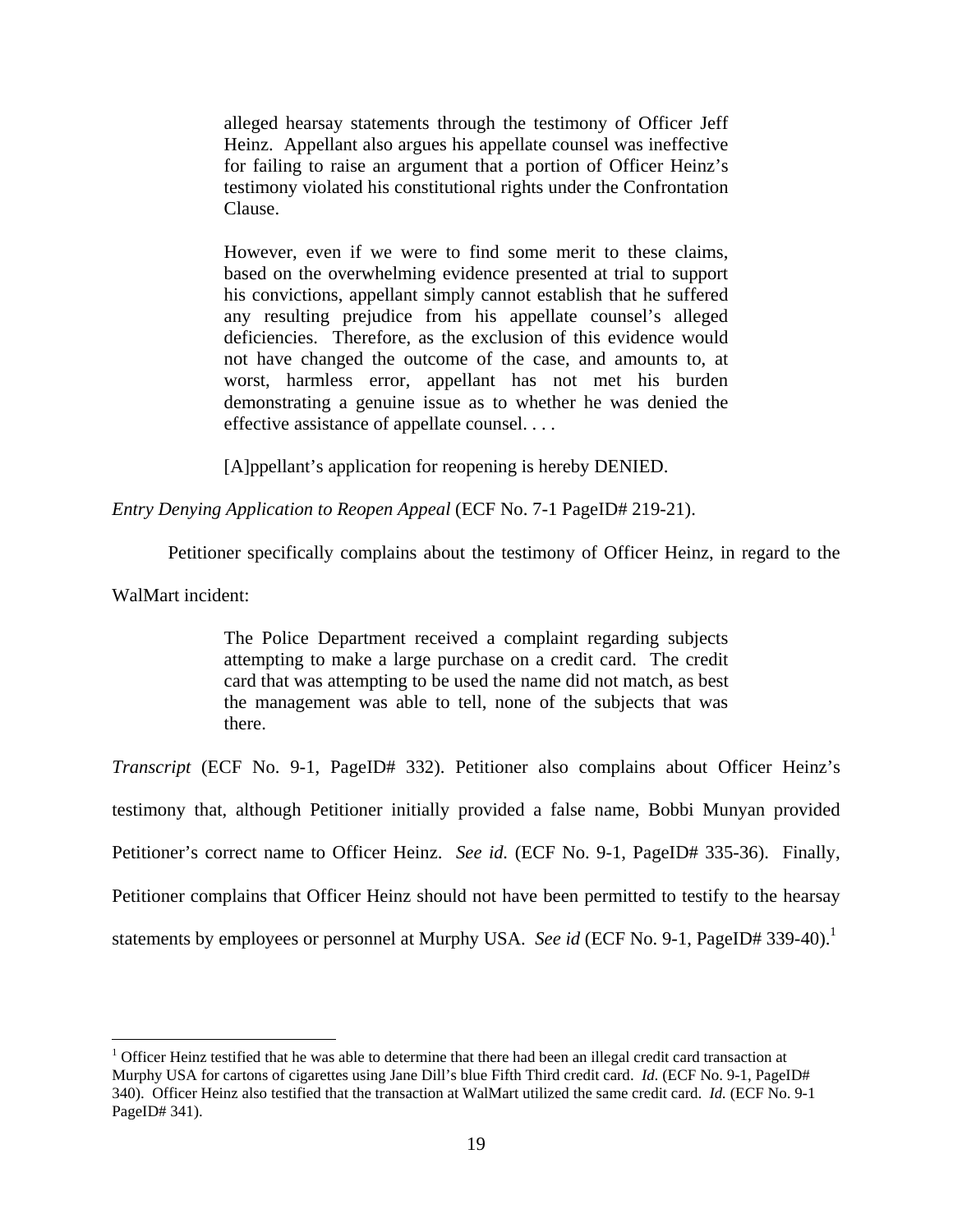The right to counsel guaranteed by the Sixth Amendment is the right to the effective assistance of counsel. *McMann v. Richardson*, 397 U.S. 759, 771 n.14 (1970). The standard for demonstrating a claim of ineffective assistance of counsel is composed of two parts:

> First, the defendant must show that counsel's performance was deficient. This requires showing that counsel made errors so serious that counsel was not functioning as the "counsel" guaranteed the defendant by the Sixth Amendment. Second, the defendant must show that deficient performance prejudiced the defense. This requires showing that counsel's errors were so serious as to deprive the defendant of a fair trial, a trial whose result is reliable.

*Strickland v. Washington*, 466 U.S. 668, 687 (1984). Scrutiny of defense counsel's performance must be "highly deferential." *Id*. at 689.

With respect to the first prong of the *Strickland* test, "[b]ecause of the difficulties inherent in making the evaluation, a court must indulge a strong presumption that counsel's conduct falls within the wide range of reasonable professional assistance." *Id*. In order to establish the second prong of the *Strickland* test, *i.e.,* prejudice, a petitioner must demonstrate that there is a reasonable probability that, but for counsel's errors, the result of the proceedings would have been different. *Id*. at 694. "A reasonable probability is a probability sufficient to undermine confidence in the outcome." *Id*. Because a petitioner must satisfy both prongs of the *Strickland* test in order to establish a claim of ineffective assistance of counsel, should the court determine that the petitioner has failed to satisfy one prong, it need not consider the other. *Id*. at 697.

The *Strickland* test also applies to appellate counsel. *Burger v. Kemp*, 483 U.S. 776, 781- 82 (1987). Counsel must provide reasonable professional judgment in presenting the appeal. *Evitts v. Lucey*, 469 U.S. 387, 396-97 (1985). "'[W]innowing out weaker arguments on appeal and focusing on' those more likely to prevail, far from being evidence of incompetence, is the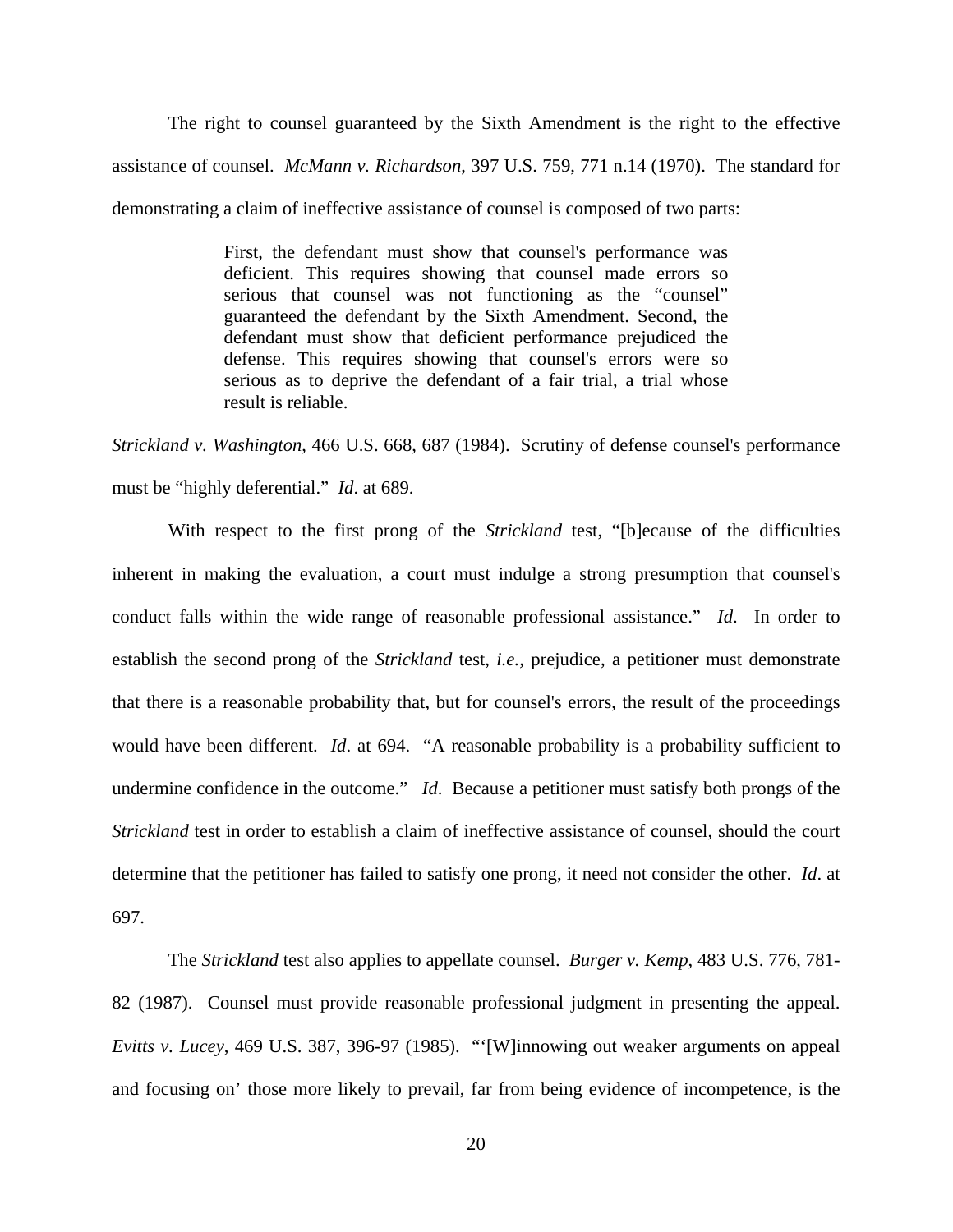hallmark of effective appellate advocacy." *Smith v. Murray*, 477 U.S. 527, 536 (1986) (quoting *Jones v. Barnes*, 463 U.S. 745, 751-52 (1983)). The United States Court of Appeals for the Sixth Circuit has identified the following considerations that ought to be taken into account in determining whether counsel on direct appeal performed reasonably competently:

1. Were the omitted issues "significant and obvious?" 2. Was there arguably contrary authority on the omitted issues? 3. Were the omitted issues clearly stronger than those presented? 4. Were the omitted issues objected to at trial? 5. Were the trial court's rulings subject to deference on appeal? 6. Did appellate counsel testify in a collateral proceeding as to his appeal strategy and, if so, were the justifications reasonable? 7. What was appellate counsel's level of experience and expertise? 8. Did the Petitioner and appellate counsel meet and go over possible issues? 9. Is there evidence that counsel reviewed all the facts? 10. Were the omitted issues dealt with in other assignments of error? 11. Was the decision to omit an issue an unreasonable one which only an incompetent attorney would adopt?

*Mapes v. Coyle*, 171 F.3d 408, 427-28 (6th Cir. 1999).

The Sixth Amendment to the United States Constitution guarantees criminal defendants the right to physically confront and cross examine adverse witnesses at all stages of the trial. *Illinois v. Allen*, 397 U.S. 337, 388 (1970). The testimonial statement of a witness who does not appear at trial is inadmissible unless the witness was unavailable to testify and the defense had a prior opportunity to cross examine the witness. *Crawford v. Washington*, 541 U.S. 36 (2004). However, "[w]here nontestimonial hearsay is at issue, it is wholly consistent with the Framers' design to afford the States flexibility in their development of hearsay law[, including] an approach that exempted all such statements from Confrontation Clause scrutiny altogether." *Id.* at 68.

The United States Supreme Court has indicated that, at a minimum, "testimonial statements" include "prior testimony at a preliminary hearing, before a grand jury, or at a former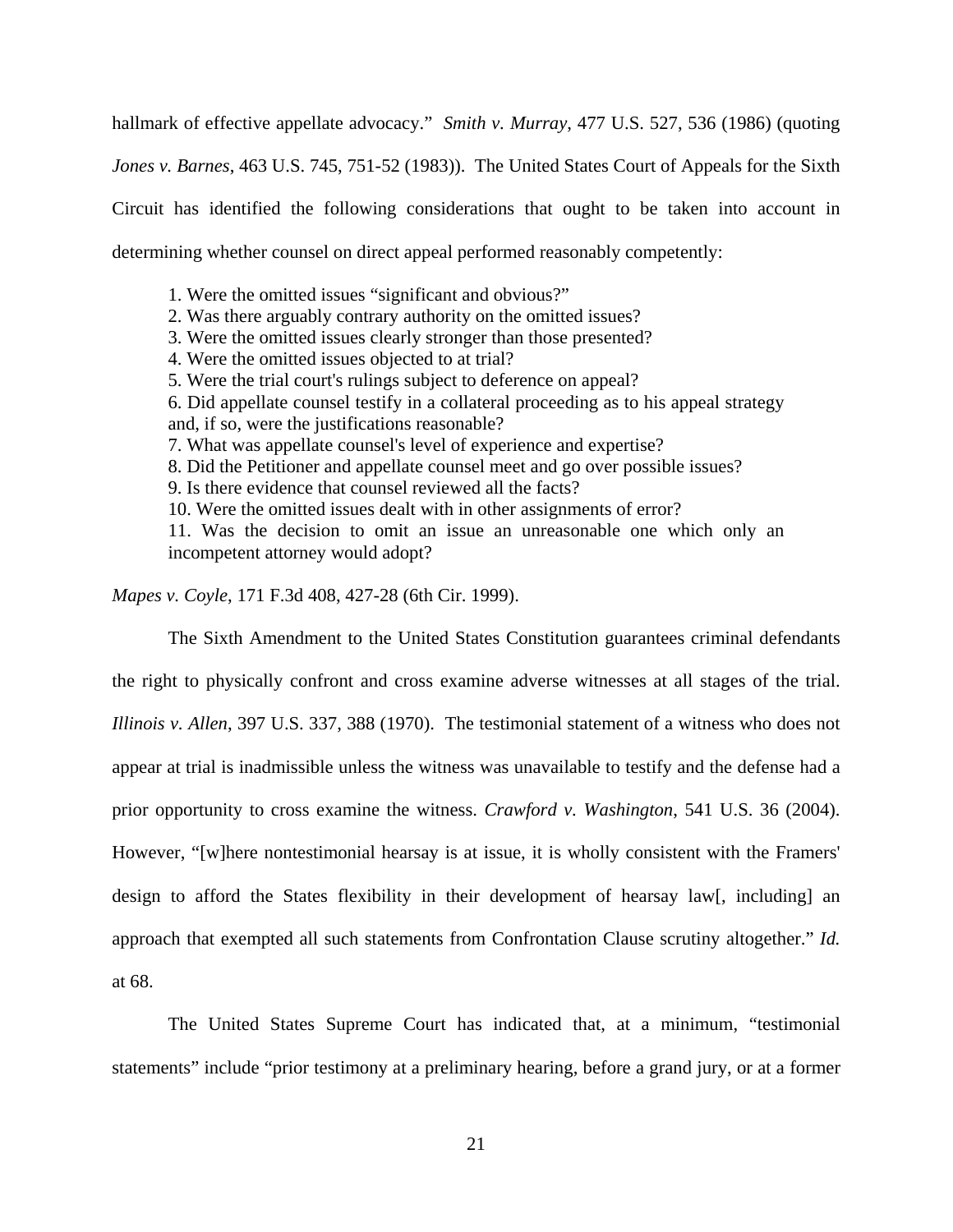trial; and to police interrogations. These are the modern practices with closest kinship to the abuses at which the Confrontation Clause was directed." *Id*. On the other hand, a casual remark to an acquaintance, business records, and statements made in furtherance of a conspiracy do not constitute testimonial statements that fall within the ambit of the Sixth Amendment. *Id*. at 51– 55.

In order to determine whether a proffered statement is testimonial, a court "must decide whether [the statement] has 'a primary purpose of creating an out-of-court substitute for trial testimony."' *Bullcoming v. New Mexico*, 564 U.S. 647, 669 (Sotomayor, J. concurring) (quoting *Michigan v. Bryant*, 562 U.S. 344, 358 (2011)). Under this "primary purpose" test, statements "are testimonial when the circumstances objectively indicate" that their primary purpose "is to establish or prove past events potentially relevant to later criminal prosecution." *Ohio v. Clark*, — U.S.—, —, 135 S.Ct. 2173, 2179-80 (2015)(citing *Harmon v. Indiana*, 547 U.S. 813, 822 (2006)). In making this determination, a court must consider all relevant circumstances. *Id.* at 2180. In the Sixth Circuit, the test for determining whether a statement is deemed testimonial within the meaning of *Crawford* is

> . . . whether the declarant intends to bear testimony against the accused. That intent, in turn, may be determined by querying whether a reasonable person in the declarant's position would anticipate his statement being used against the accused in investigating and prosecuting the crime.

*United States v. Cromer*, 389 F.3d 662, 675 (6th Cir. 2004).

In any event, Confrontation Clause violations are subject to harmless-error analysis. *McCarley v. Kelly*, 801 F.3d 652, 665 (6<sup>th</sup> Cir. 2015)(citing *Delaware v. Van Arsdall*, 475 U.S. 673, 684 (1986)). This Court concludes that Petitioner has failed to establish the denial of the effective assistance of appellate counsel based on the failure to raise a claim under the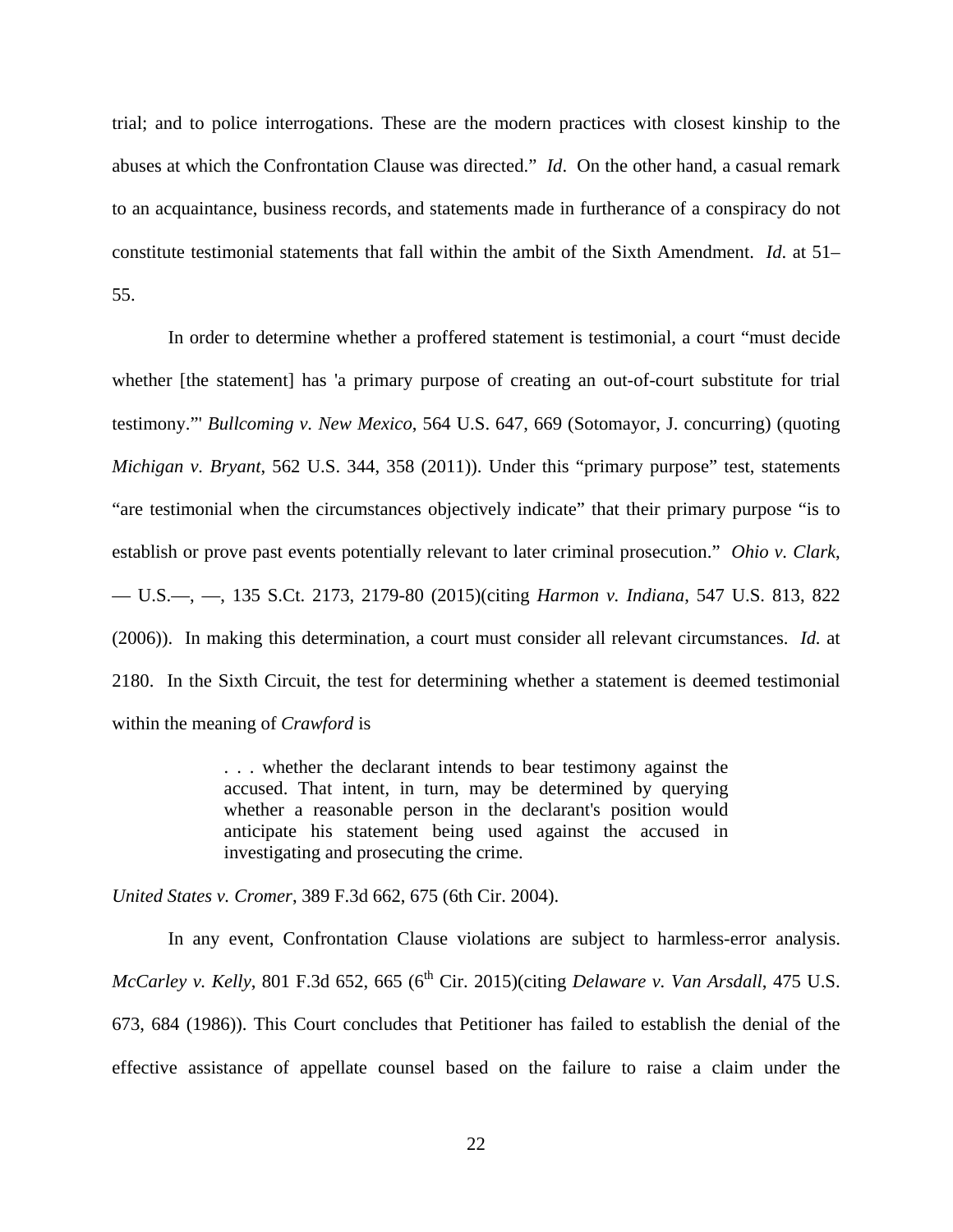Confrontation Clause. As the state appellate court reasoned, the testimony about which Petitioner complains was cumulative of other substantial evidence of Petitioner's guilt and did not prejudice his defense. Any failure or default on the part of his appellate counsel in this regard, was therefore harmless. Under these circumstances, Petitioner has failed to establish the denial of the effective assistance of counsel on this basis. *See Strickland*, 466 U.S. at 687. The state appellate court's decision rejecting this claim was not so unreasonable as to warrant federal habeas corpus relief. *See* 28 U.S.C. § 2254(d), (e).

Claim four is without merit.

#### **Recommended Disposition**

Therefore, the Magistrate Judge **RECOMMENDS** that this action be **DISMISSED**.

#### **Procedure on Objections**

If any party objects to this *Report and Recommendation*, that party may, within fourteen (14) days of the date of this report, file and serve on all parties written objections to those specific proposed findings or recommendations to which objection is made, together with supporting authority for the objection(s). A judge of this Court shall make a *de novo* determination of those portions of the report or specified proposed findings or recommendations to which objection is made. Upon proper objections, a judge of this Court may accept, reject, or modify, in whole or in part, the findings or recommendations made herein, may receive further evidence or may recommit this matter to the magistrate judge with instructions. 28 U.S.C. §  $636(b)(1)$ .

The parties are specifically advised that failure to object to the *Report and Recommendati*on will result in a waiver of the right to have the district judge review the *Report*